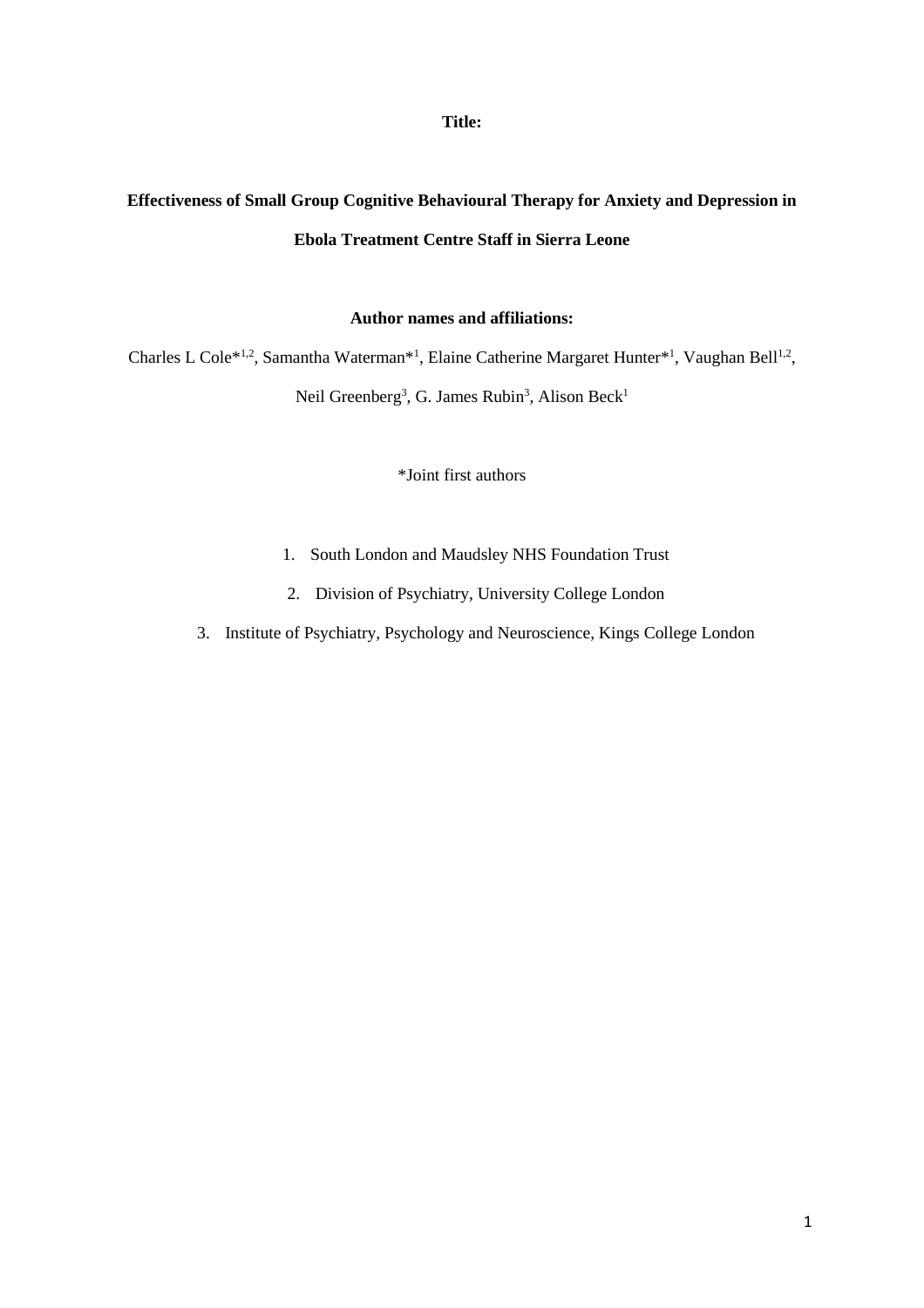#### **Abstract**

**Background:** Following the 2014 Ebola outbreak, South London and Maudsley NHS Foundation Trust (SLAM) were commissioned to provide a "culturally appropriate, effective and sustainable" intervention to address the psychological needs of the Sierra Leonean Ebola Treatment Centre (ETC) staff.

**Aims:** The study evaluated the effectiveness of group Cognitive Behavioural Therapy (CBT) developed to treat anxiety, depression and functional impairment amongst a sample of former ETC staff in Sierra Leone. Group comparisons explored whether the effect of the intervention differed dependent on the facilitators that delivered it, as well as whether it differed between former staff of high- and low-risk ETC roles.

**Methods:** A sample of 253 former ETC staff attended the group CBT intervention comprised of eight sessions over six weeks. Outcome measures were administered upon entry and within two weeks after the intervention.

**Results:** At post-intervention, anxiety, depression and functional impairment significantly reduced. Reading ability (RA) was introduced as a covariate having impacted the outcomes. The intervention effect differed by facilitators delivering the sessions but not by ETC role risk. The implications of these results are discussed.

**Conclusions:** Group CBT is a promising psychological intervention for treating the anxiety, depression and functional impairment of former ETC staff in Sierra Leone. Furthermore, as part of a stepped-care approach, it may provide a model for psychological support for staff that have worked on the frontline during future epidemics.

**Keywords:** Ebola virus disease, CBT, Sierra Leone, Disaster Response, Anxiety and Depression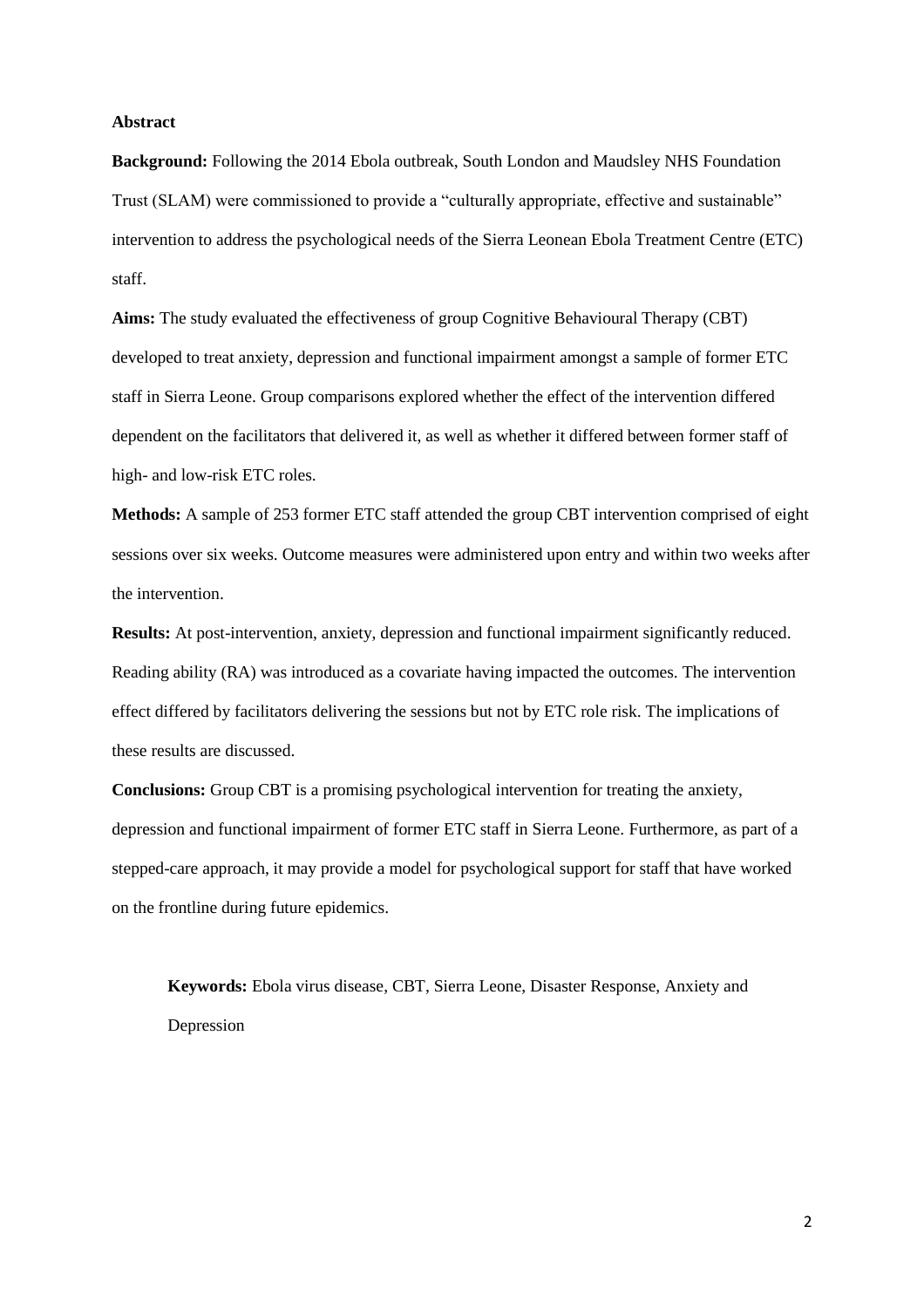#### **Introduction**

On March 24th 2014, an outbreak of the Ebola virus was reported by the Guinean Ministry of Health, alongside cases in the bordering countries of Liberia and Sierra Leone (WHO, 2014). Ebola Treatment Centres (ETCs) were quickly established in which local and international healthcare services worked collaboratively. In Sierra Leone, over 2,000 national citizens were employed across six ETCs funded by the UK government's Department of International Development (DfID) and ran by different Non-Governmental Organisations (NGOs).

Although resilience is common, there is considerable evidence that working in disaster healthcare settings such as these can elicit a range of psychological difficulties including anxiety, depression and post-traumatic stress disorder (PTSD) (Brooks et al., 2015; Fullerton et al., 2004). The work undertaken by staff in ETCs was often traumatic and care providers reported feeling ostracised, lonely and afraid (Greenberg et al., 2015; McMahon et al., 2016). In the UK, guided self-help cognitive behavioural therapy (CBT) is considered the first line approach for mild-moderate anxiety and depression (Clark, 2011). However the feasibility of CBT in Sierra Leone is unclear.

Only one high quality trial of CBT-based group intervention in Sierra Leone successfully tested the effects in war-affected youth (Betancourt et al., 2014). More broadly, a meta-analysis of 15 trials of CBT in various low-and middle-income (LMIC) countries found that treatment tended to reduce anxiety and depression scores with a large effect size (van't Hof et al., 2011). The guidance to use CBT for a multitude of mental health problems, including anxiety and depression, was extended to LMICs by the WHO Mental Health Gap Action Programme (mhGAP; WHO, 2010).

One key consideration within LMICs, such as Sierra Leone, is literacy level. In 2013, the youth literacy rate (age 15-24) was 57.02% and the adult literacy rate (age 25+) was 32.43% (UNESCO, 2013). CBT is a therapy, which has typically involved written material; therefore, adaptations are needed for clients with low literacy levels to ensure its effectiveness (Kuhajda et al, 2011).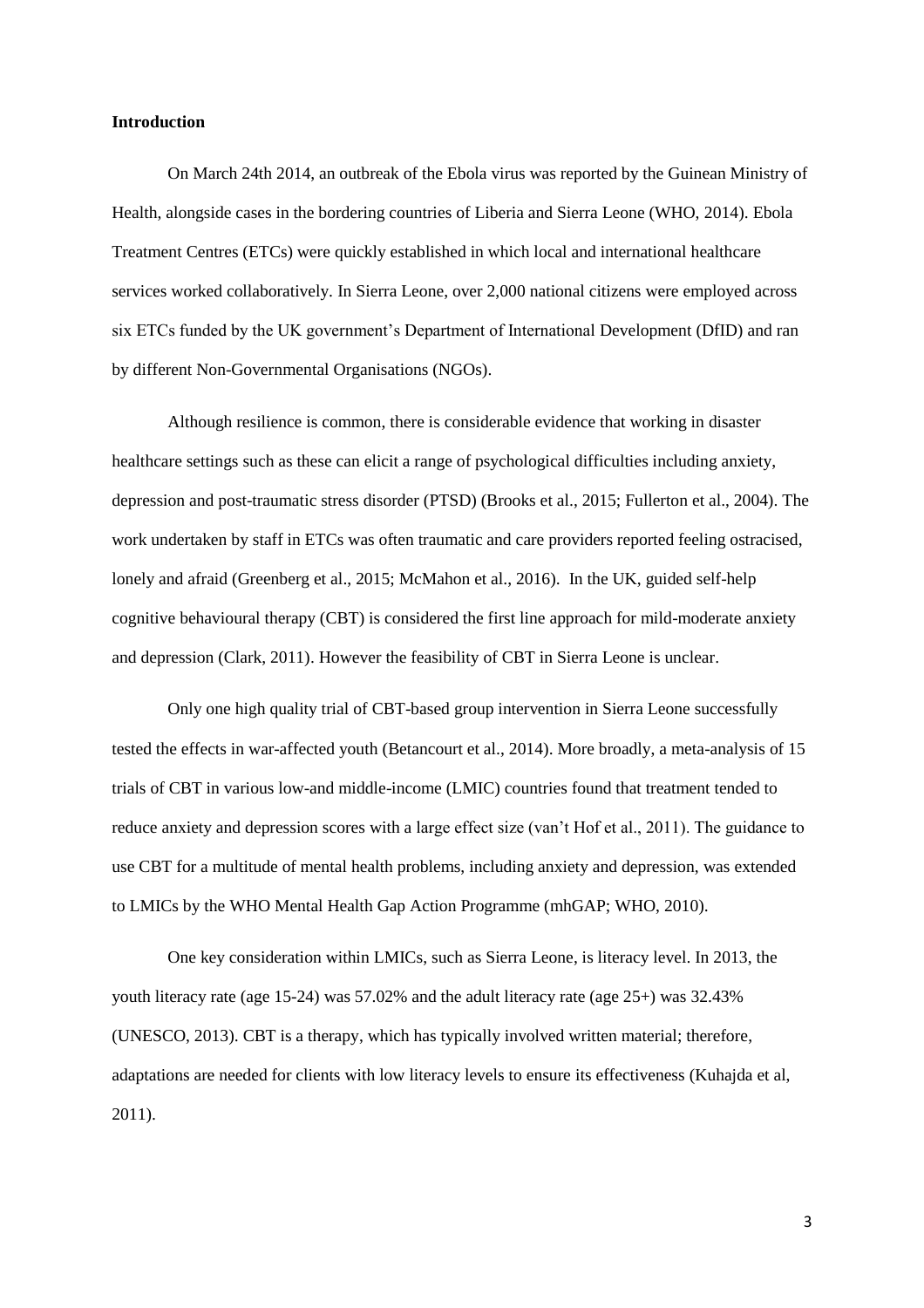This paper describes the third phase of a stepped-care intervention, which provided CBT in small groups to the most severely affected ETC staff who reached clinical thresholds for anxiety and depression. The overall intervention is described in detail elsewhere (Waterman et al., 2018) and Figure 1 illustrates its timeline. This study evaluates the effectiveness of the intervention on a range of clinical measures, whilst also considering differences in effect when controlling for literacy level, facilitator differences and level of risk of infection to Ebola as confounding variables.

## **Hypotheses**

(1) The intervention will be effective in reducing scores of anxiety, depression and associated functional impairment in former ETC staff (2) Level of literacy of attendees, even though adaptations were made to accommodate participants with varying levels of literacy, will impact on the effectiveness of the intervention (3) Participants who had worked in ETC roles, which put them at the highest risk of infection, will initially demonstrate higher levels of anxiety, depression and functional impairment compared to those who worked in lower risk roles due to feeling less safe and experiencing more traumatic events (Thormar et al, 2013; West et al, 2008).

# **Method**

#### **Participants**

Following phase two, 253 former ETC staff with clinically significant symptoms of anxiety and depression were invited to attend the small group CBT programme. Participants provided consent for the collection of outcome data.

# Location

The six DfID funded ETCs were supported by six different international NGOs, listed below in the order they opened (DfID, 2014). All were 100-bed facilities excluding Kerry Town, which housed 62 beds. District populations were taken from the 2015 Sierra Leone census:

- A. Kerry Town, Western Rural District (District population: 442,951)
- B. Port Loko, Port Loko District (District population: 614,063)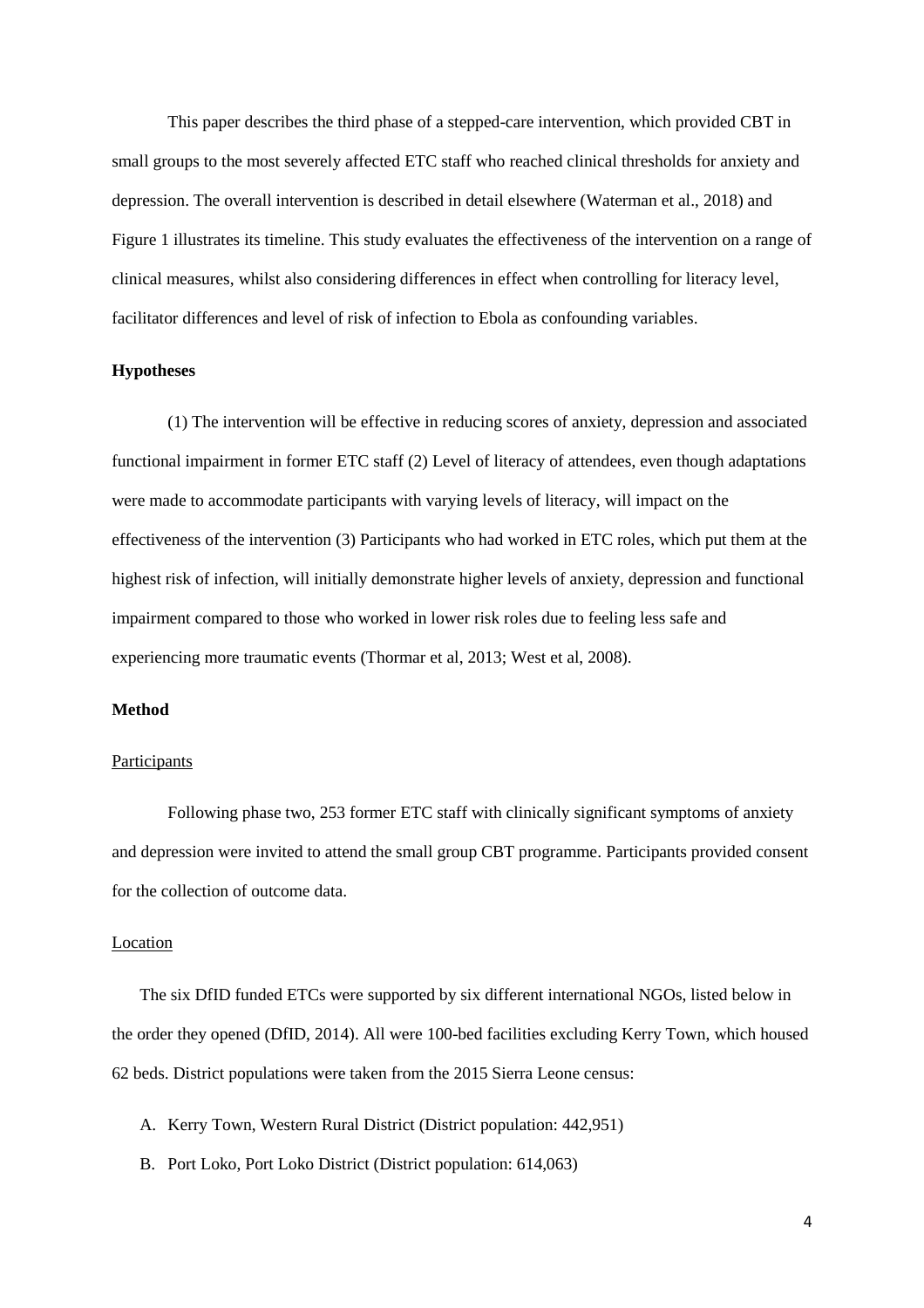- C. Goderich, Western Urban District (District population: 1,050,301)
- D. Hastings, Western Rural District (District population: 442,951)
- E. Makeni, Bombali District (District population: 606,183)
- F. Moyamba, Moyamba District (District population: 318,064)

The ETC's were built near urban areas where demand for them was projected to be highest (DfID, 2014). See figure 2 for a map of the six ETC locations.

ETC's (Moyamba, Port Loko and Makeni) shared facilitators for the delivery of the CBT groups as there were fewer participants in these areas and the facilitators travelled between the locations to deliver the groups.

### Facilitators

Each session was delivered by two Sierra Leonean former ETC staff 'facilitators' who had been trained for two weeks in CBT group delivery by two UK clinical psychologists from SLaM (see figure 1 for timeline). The facilitators had also previously received two weeks of training for the earlier phases of the intervention. All 12 of these facilitators received weekly telephone or skype based support and coaching from a UK based psychologist or psychotherapist trained in CBT.

# Intervention

A scoping exercise was conducted at the start of the project and the results helped inform the overall three-phased intervention (Waterman et al., 2018).

In phase 3, the focus this study, all participants took part in a six-week x 3-hour group CBT for depression and anxiety programme based on the low-intensity CBT interventions delivered in the UK. These groups were conducted when Sierra Leone had been announced Ebola free and most of the ETCs had been decommissioned. The participants had returned to their usual lives by this point but were still affected by their experiences. The sessions covered topics such as behavioural activation; reducing avoidance behaviours; identifying values and generating goals related to these;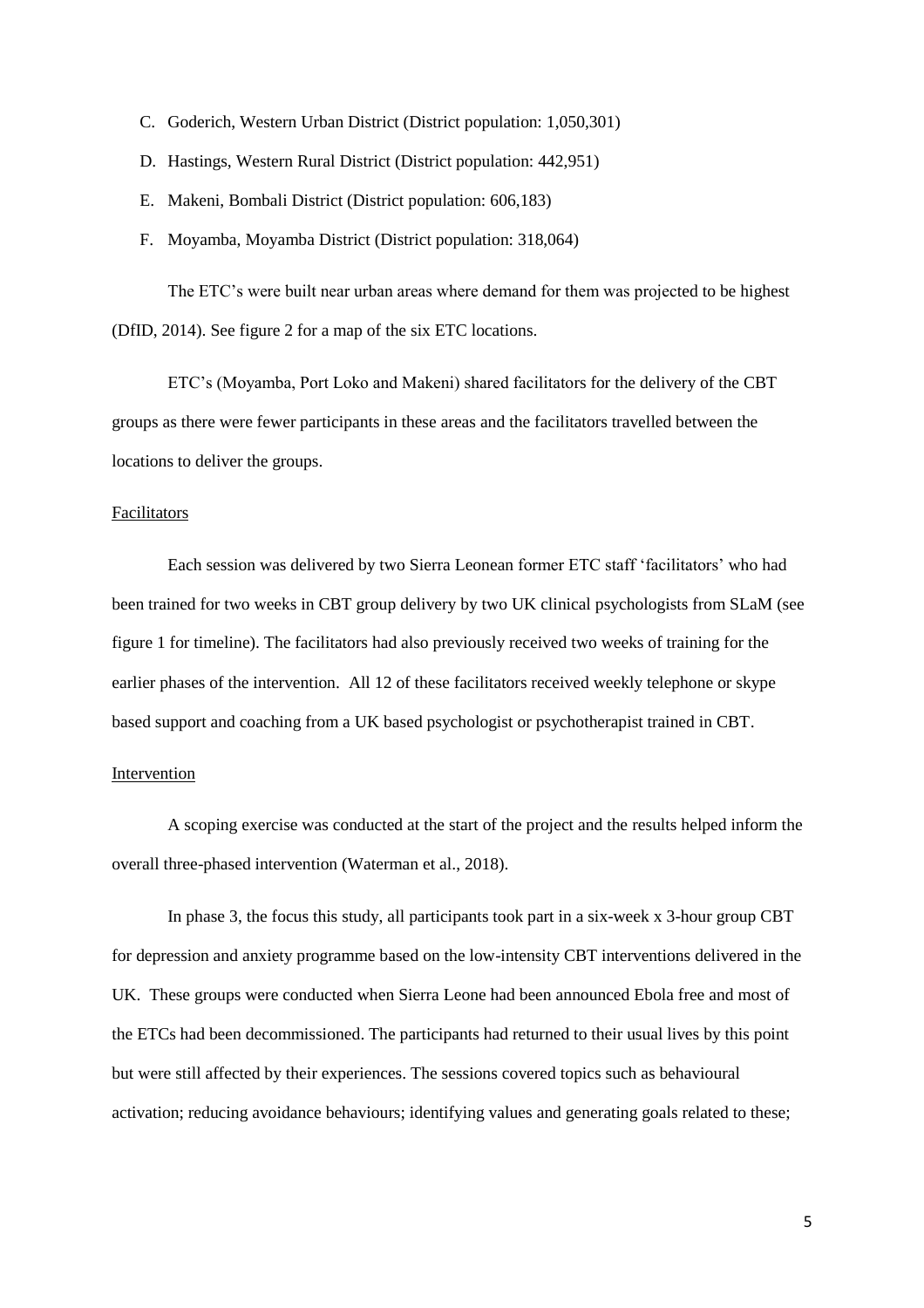ways to deal with unhelpful cognitions and thinking patterns; problem solving skills; and strategies to manage anxiety.

Every session was supplemented by a booklet, which was adapted for the Sierra Leonean context. There was an additional low-literacy version, including more diagrams and images to depict CBT concepts. During training, further changes were made to the booklets by request of the facilitators to enhance cultural appropriateness. These booklets were in English (the official written language of Sierra Leone) under the guidance of the facilitators. However, the groups were facilitated in local languages, particularly Krio, to enhance cultural adaptation.

# Risk of Infection

The participants were divided into groups for part of the analysis based on their exposure to risk of infection during their ETC work. The 'high-risk' group had worked in areas putting them at high-risk of Ebola infection, such as the suspected and confirmed cases wards or burial grounds. The 'low-risk' group included participants in lower infection risk ETC roles, for example, kitchen or security staff. The third group were participants whose risk we could not quantify, for example, 'care givers' (Ebola survivors given high-risk roles under the non-scientifically proven assumption of having virus immunity).

# **Measures**

Outcome measures were completed one-week pre-intervention (T1) and within two weeks post-intervention (T2):

*Anxiety:* To measure anxiety, the Generalised Anxiety Disorder 7-item (GAD7) was used. Participants responded to 7 items on a 0-3 scale, with potential total scores ranging 0-21. Within this range, the cut-off points of 5, 10 and 15 indicate mild, moderate and severe levels of anxiety (Spitzer et al, 2006).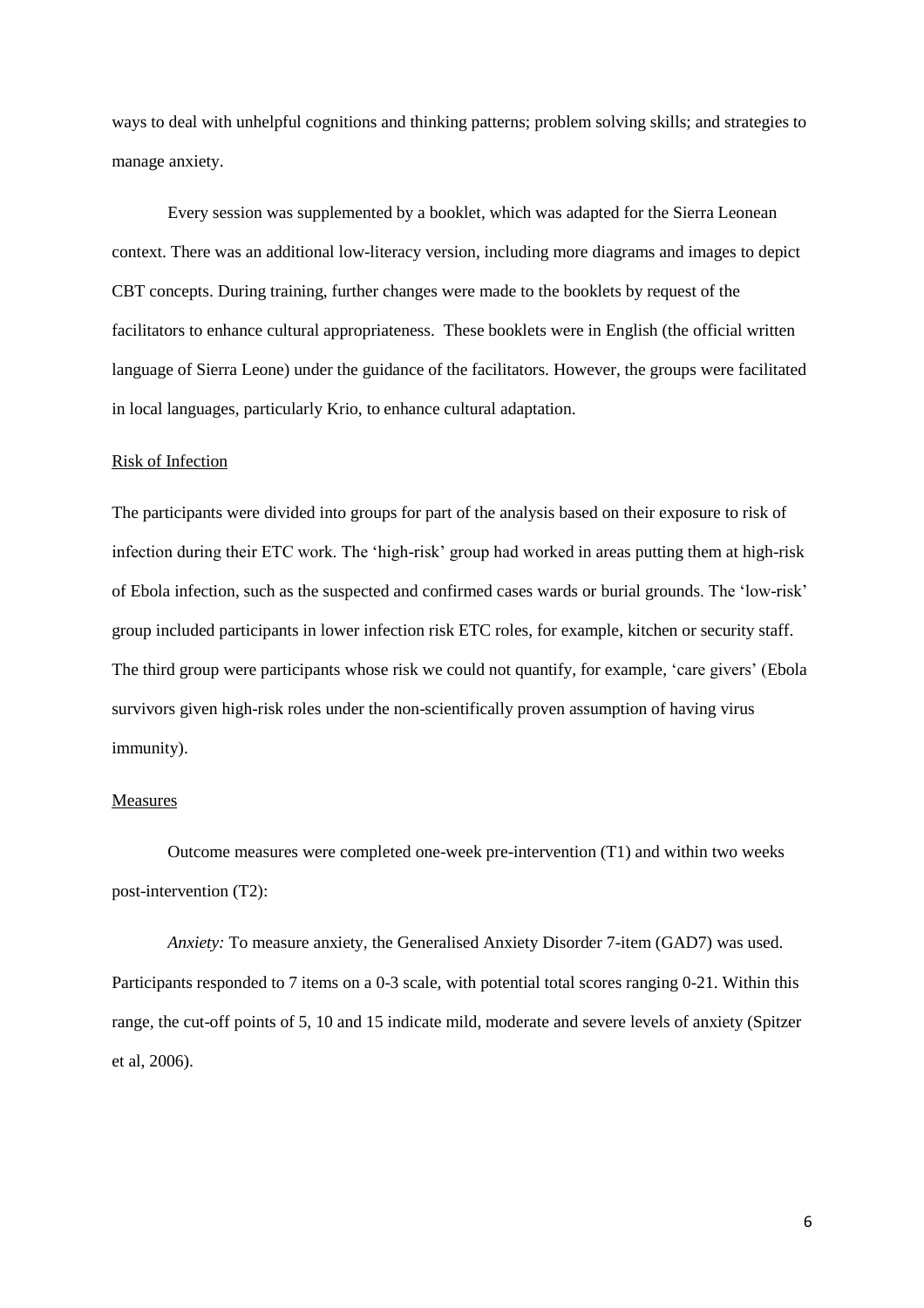*Depression*: To measure depression, the Patient Health Questionnaire-9 item (PHQ9) was used. For the 9-item measure, cut off values of 5, 10, 15, and 20 reflect mild, moderate, moderately severe and severe depression (Kroenke et al, 2001).

*Functional impairment:* To measure the degree of functional impairment attributable to anxiety and depression, the Work and Social Adjustment Scale (WSAS) was used. This scale comprises five items relating to domains of functioning. Scores over 20 indicate moderately severe psychopathology, and scores between 10 and 20 suggest significant functional impairment usually observed within subclinical populations (Mundt et al., 2002)

*Feedback Questionnaire:* To explore the participant's experiences of the intervention, a feedback questionnaire was designed. This included Likert scales to rate the following: understanding of material; amount of material; clarity of presentation; amount learned; usefulness; homework task completion; homework task difficulty; ability to manage symptoms; goals and recovery; and overall rating.

The measures were completed independently by most participants, although some were supported by the facilitators to complete them by reading them out loud or explaining terms if required. The data was recorded without a name and identified only by a telephone number and demographic factors. When the data was analysed, a number of duplications in phone number were found, although the corresponding cases had varying demographic information, suggesting a different person. We expect that some participants used the phone numbers of friends or family when they did not know their own. This occurred in 37% of cases. Therefore, all cases required matching on at least two demographic factors to ensure reliability.

## Statistical analysis

For analysis, the groups within Moyamba, Makeni and Port Loko, which were all delivered in rural locations and shared the same facilitators, were grouped together.

Preliminary analyses at pre-intervention indicated that reading ability (RA) negatively correlated with GAD-7 (*r* = -.236, *p* = .036), PHQ-9 (*r* = -.233, *p* = .040), WASAS (-.116, p = .024)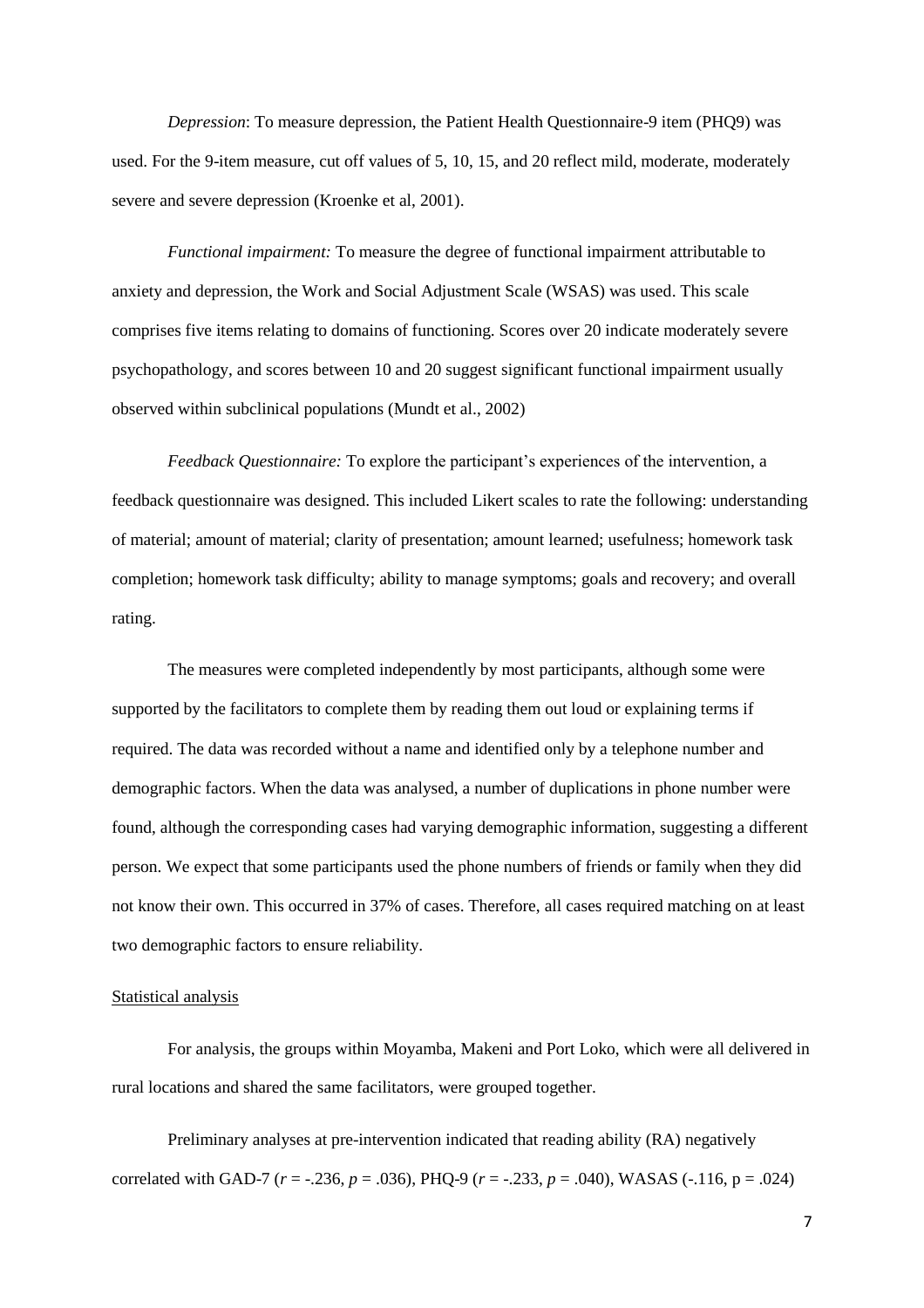total scores. Therefore, RA was added to the mixed ANOVA analyses as a covariate. To explore the overall effectiveness of the intervention, three ANCOVA's (RA used as a covariate) were conducted on each outcome measure.

To explore whether there was a difference in intervention effect between each site (Goderich, Hastings, Kerry Town and the rural NGO group), three mixed ANCOVAs were conducted (one per measure).

To test whether there was a difference in intervention effect between participants of high- and low-risk ETC roles, mixed ANOVAS were conducted (one per measure).

# **Results**

#### **Participants**

The 253 participants were aged between 19 and 53 years ( $M = 30$ ,  $SD = 7.04$ ), 181 were male (71.5%) and 58 were female (22.9%). The remaining 14 (5.5%) did not specify a gender. 181 (71.60%) of the participants worked in 'high risk' infection areas of the ETCs, 47 (18.60%) worked in 'low-risk' areas and the remaining 25 (9.90%) were participants whose risk of infection we could not identify.

The RA of participants also differed: 105 (41.50%) were "*fluent*", 61 (24.10%) understood "*most words*", 42 (16.60%) knew a "*few words*" and 17 (6.70%) could comprehend "*barely anything*". Only 28 (11.10%) did not specify their RA. In terms of occupation, 136 were unemployed (53.80%), 80 were employed (31.60%) and 32 (12.60%) were students. The outstanding five (2.00%) did not clarify their employment status.

# *Group allocation*

Table 1 details the number of CBT groups that were conducted per ETC group and the number of participants seen at each location.

## Effectiveness of the intervention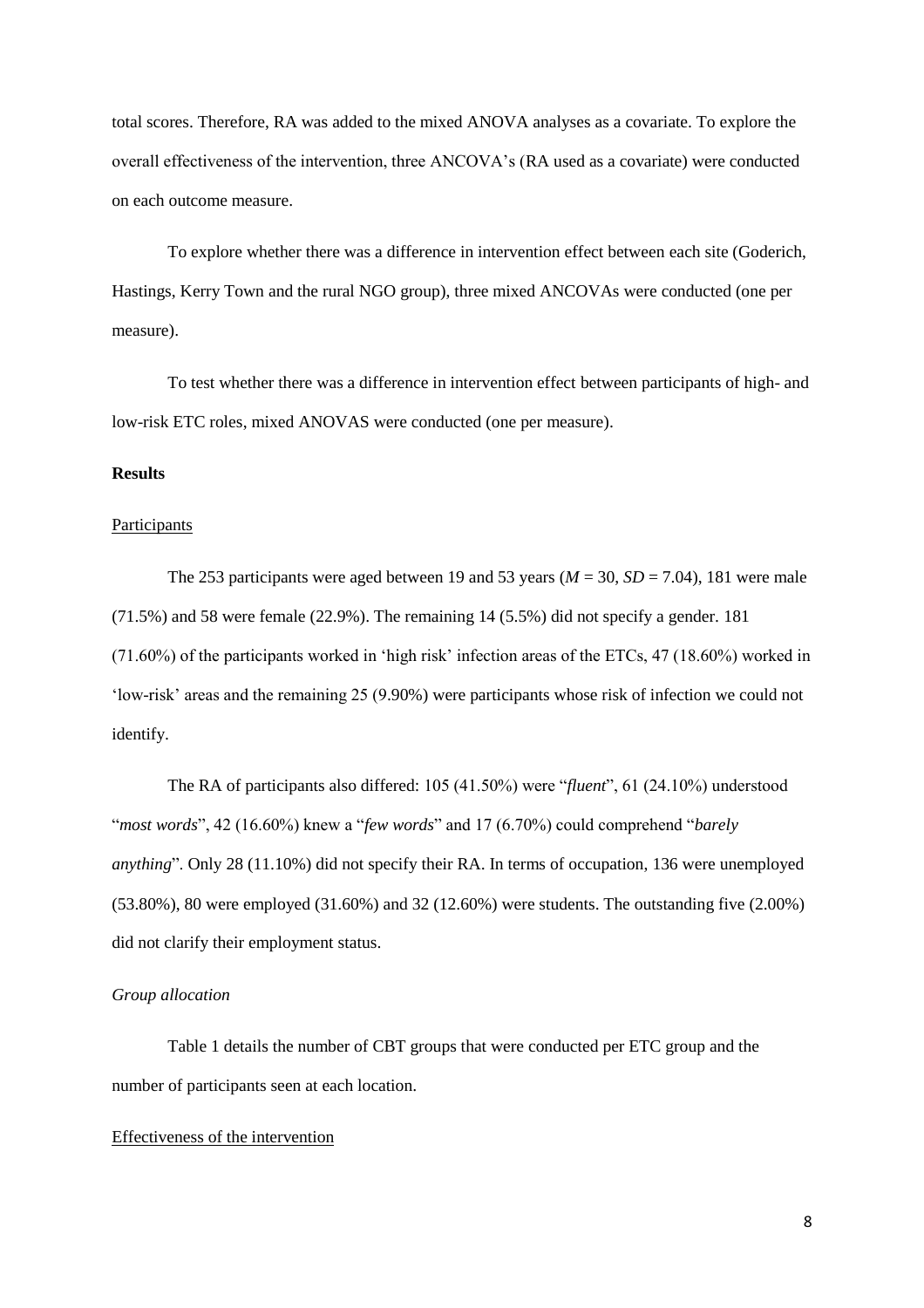For each of the three outcomes, improvements were observed between T1 and T2. Table 2 shows the mean scores of each measure at the two time points.

# *Anxiety*

The mixed ANCOVA found a significant main effect of the intervention  $F(1, 143) = 12.79$ , p  $=$  < 0.0005,  $\eta^2$ <sub>p</sub> = .082, whereby anxiety scores were lower at T2 compared to T1.

# *Depression*

The mixed ANCOVA found a significant main effect of the intervention  $F(1, 142) = 4.81$ ,  $p =$ .030,  $\eta_{\text{p}}^2$  = .033. Depression scores at T2 were lower than T1.

#### *Functional impairment*

The mixed ANCOVA found a significant main effect of the intervention  $F(1, 141) = 37.81$ , p  $=$  < 0.0005,  $\eta_p^2$  = .211. Scores at T2 were lower than T1.

# Difference in Effect at each ETC site

In general, our analyses found that the Rural and Hastings groups had the largest decreases in symptoms. Table 3 shows the overall average scores for each ETC group across each measure, as well as the mean scores at T1 and T2.

# *Anxiety*

The mixed ANCOVA showed a significant group effect of location, measured by assessing difference in ETC groups,  $F(3, 143) = 11.69$ ,  $p =  $0.0005$ ,  $\eta_p^2 = .20$ . Post-hoc Bonferroni pairwise$ comparison analyses revealed that anxiety scores in the Rural groups were significantly lower than the Hastings ( $p = .024$ ), Goderich ( $p = < .0005$ ) and Kerry Town groups ( $p = .001$ ). Anxiety scores in the Hastings group were significantly lower than in the Goderich groups ( $p = .015$ ).

The interaction between ETC group and effect of the intervention was significant  $F(1, 143) =$ 19.28,  $p = 0.0005$ ,  $\eta_p^2 = 0.29$ . Anxiety scores in the Hastings and Rural groups decreased between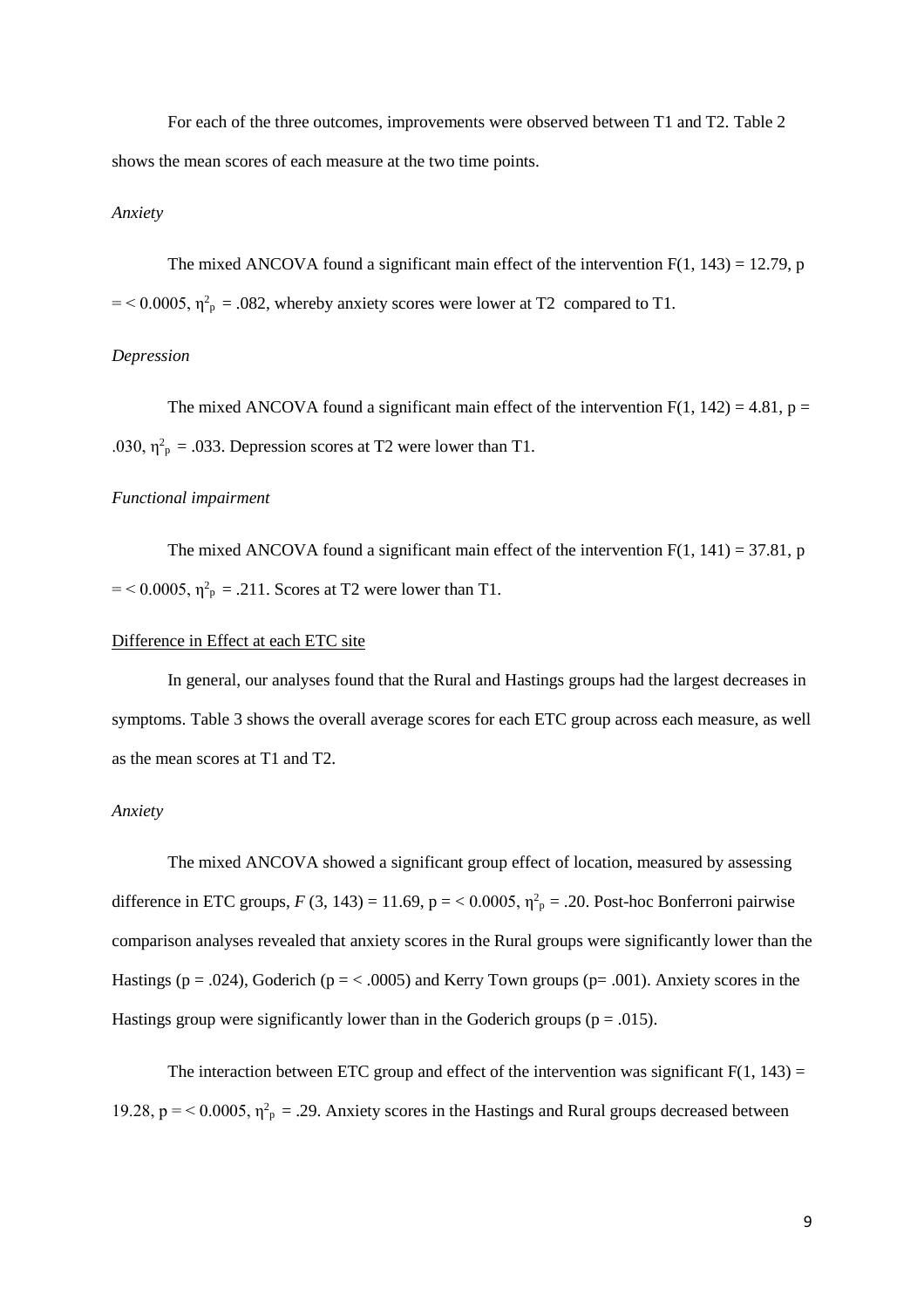T1 and T2. Meanwhile, anxiety scores in the Goderich and Kerry Town groups did not change between T1 and T2.

#### *Depression***.**

The mixed ANCOVA showed a significant group effect of location, measured by assessing difference in ETC groups,  $F(3, 142) = 9.44$ ,  $p = 0.0005$ ,  $\eta_p^2 = 0.17$ . Post-hoc Bonferroni pairwise comparison analyses revealed that depression scores in the Rural group were significantly lower than the Goderich ( $p = 0.0005$ ) and Kerry Town groups  $p = .014$ ). In addition, the depression scores in the Hastings group were significantly lower than the Goderich group ( $p = 0.29$ ).

The interaction between ETC group and effect of the intervention was significant  $F(1, 142) =$ 13.08,  $p = 0.0005$ ,  $\eta_p^2 = 0.22$ . Depression scores in the Hastings and Rural groups decreased between T1 and T2. However, scores did not change in the Goderich and Kerry Town groups between T1 and T2.

## *Functional Impairment.*

The mixed ANCOVA showed a significant group effect of location, measured by assessing difference in ETC groups,  $F(3, 141) = 12.32$ ,  $p = 0.0005$ ,  $\eta_p^2 = 0.208$ . Post-hoc Bonferroni pairwise comparison analyses revealed that functional impairment scores in the Rural group were significantly lower than in the Hastings ( $p = .004$ ), Goderich ( $p = < 0.0005$ ) and Kerry Town groups ( $p = <$ 0.0005).

The interaction between ETC group and effect of the intervention was significant  $F(1, 141) =$ 17.86,  $p = 0.0005$ ,  $\eta_p^2 = 0.275$ . Functional impairment scores in the Hastings and Rural groups decreased between T1 and T2. Whilst, scores did not change in the Goderich and Kerry Town groups between T1 and T2.

# Difference in anxiety and depression morbidity between ETC Roles involving High- and Low-risk

No significant differences were found in scores on anxiety, depression or functional impairment between high- and low-risk groups.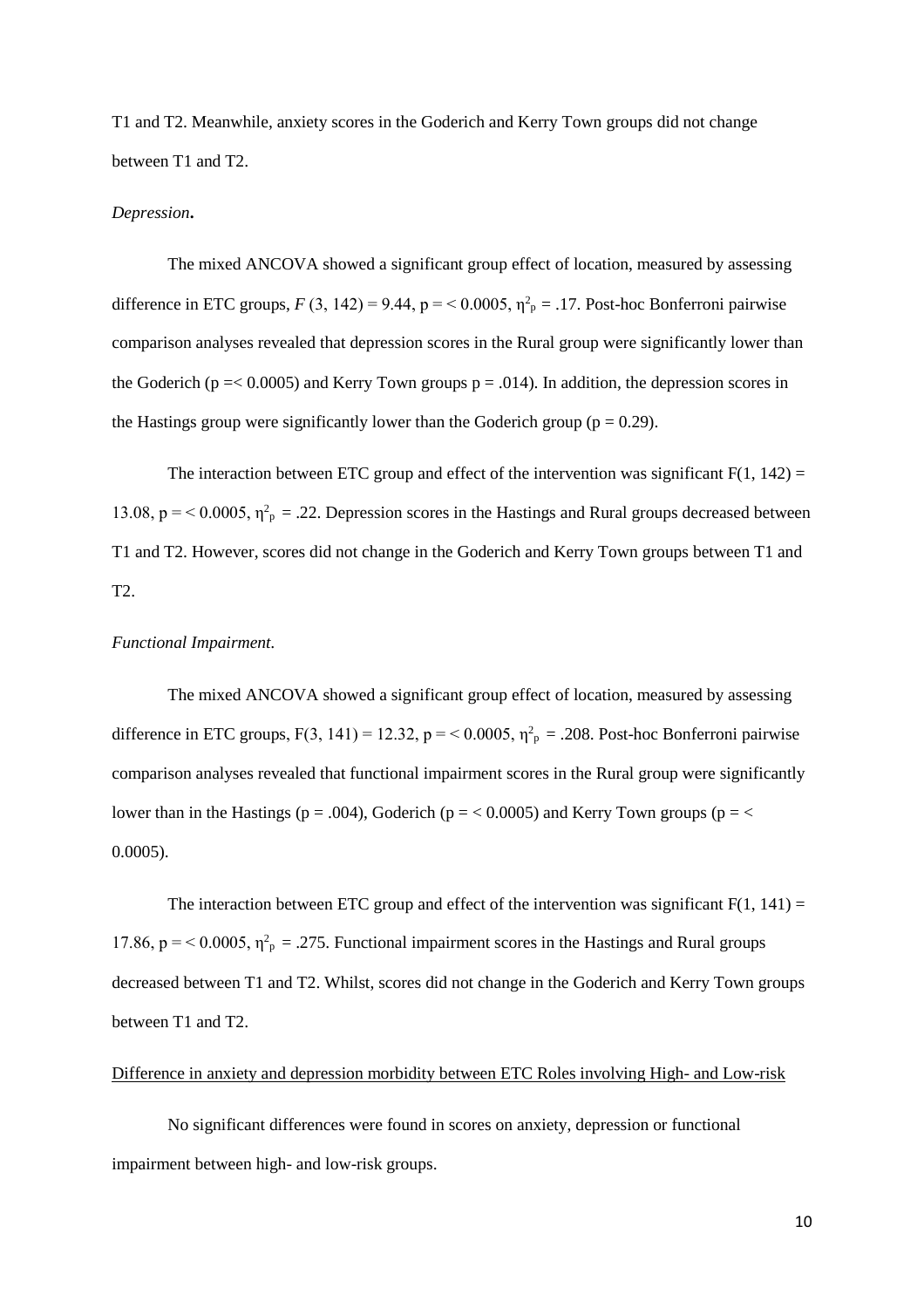#### Difference in intervention effectiveness between ETC Roles involving High- and Low-risk

Overall, we found no interaction between role risk and improvement over time.

## Feedback Questionnaire

The majority of the participants understood 'most' (43.4%) or 'all' (36.7%) of the content of the intervention. Likewise, 60.8% of the participants reported that the intervention helped them to their personal goals or recovery 'a great deal'. Overall, the intervention was given a mean rating of 4.44 out of 5 by the participants.

# **Discussion**

The current study evaluated the effectiveness of group CBT for anxiety, depression and associated functional impairment across two time points in a self-selecting sample of former ETC staff in Sierra Leone. Across all groups, there were significant improvements in symptoms of anxiety, depression and functional impairment. When analysed individually by site, significant pre- and postintervention differences were found in some locations (both rural and Hastings), but not others (Goderich and Kerry Town).

There are several possible reasons for the difference in the effectiveness of the intervention in the different locations. The lack of change between Kerry Town and Goderich groups could be the result of staff burnout since the facilitators of these groups conducted more sessions and saw more participants over the course of the intervention (Rosenberg et al., 2006). With more clinical contacts also comes a greater risk of compassion fatigue and secondary traumatisation (Rothschild, 2006; Pearlman et al., 1995). Collectively, these factors could have had detrimental effects on both the health of the staff member and their ability to deliver effective sessions (Morse et al, 2012). Attention should also be paid to the different historical contexts of each of the specific ETCs and the impact of these on the staff working there. Kerry Town, for example, was the first ETC set up by DfID, and encountered teething-problems because of this. Meanwhile, the Goderich ETC was the only one that did not have any specific psychosocial staff to offer support to the local workers during the epidemic (Hunter et al, 2015). Although not measured, attendee characteristics, which possibly differed

11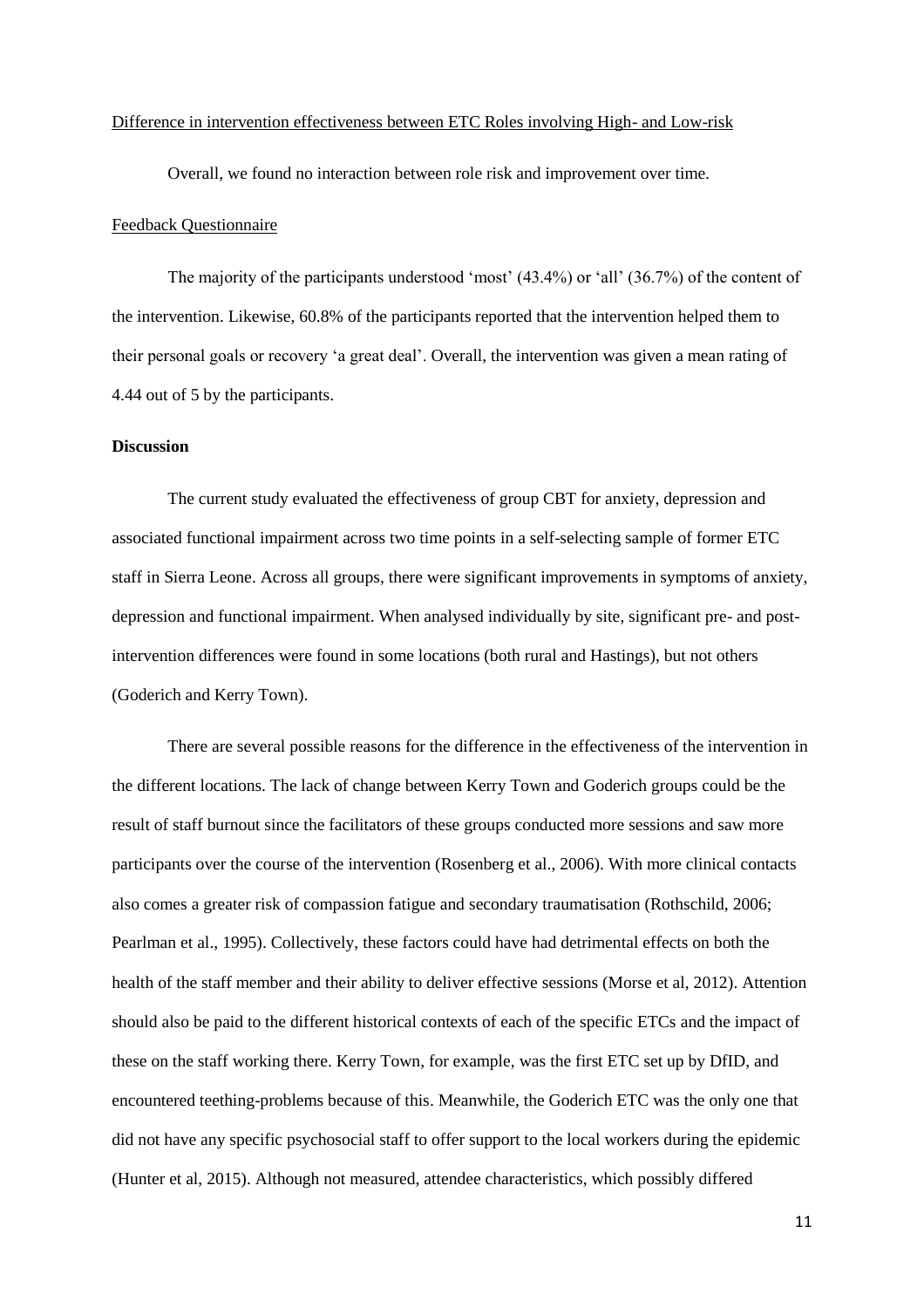between groups, may and have also impacted the effectiveness of the intervention through altering group processes. These include installation of hope and group cohesiveness, both known to influence outcomes of group CBT (Whitfield, 2010).

The current study also explored whether participants who had worked in ETC roles involving a high risk of infection experienced higher levels of mental health difficulties at the start of phase 3, compared to those who had worked in lower risk roles. The results suggested this was not the case. This is contrary to previous research, which suggests that individuals with a greater risk of traumatic event exposure are more likely to experience greater mental health difficulties and therefore, require more intense treatment (Hughes, 2015). This finding is likely to be due to a multitude of risk- and protective factors, which cannot be disentangled through this study's non-controlled design. One reason for our result may have been that many of the individuals in high-risk roles received predeployment training or held qualifications that gave them the knowledge, confidence and skills to perform, psychologically protected, under challenging conditions (Brooks et al., 2015; Howe et al., 2012). This has also been shown amongst military populations during the Iraq war, whereby elite forces had better mental health than other forces, despite seeing more trauma, which was explained as a result of their higher level of preparedness (Sundin et al, 2010).

The observed reduction in depression and functional impairment scores amongst the whole sample was clinically significant, whereby the sample came to reflect 'moderately severe' and 'moderate' thresholds respectively at post-intervention. The anxiety scores did not display a clinically significant reduction and remained within the 'moderate' range at both time points, despite reducing with statistical significance. These findings suggest that although the intervention was effective in reducing symptoms, a longer intervention may be required to reduce them below all clinical thresholds. It is also possible that anxiety may have been harder to treat in this situation given that participants were still in a potentially threatening environment, fearing the return of Ebola. Meanwhile, the feedback questionnaire results suggested that the participants were highly satisfied with the intervention and felt that it helped them towards their personal goals and recovery, irrespective of the barriers of implementation (see Waterman et al., 2019).

12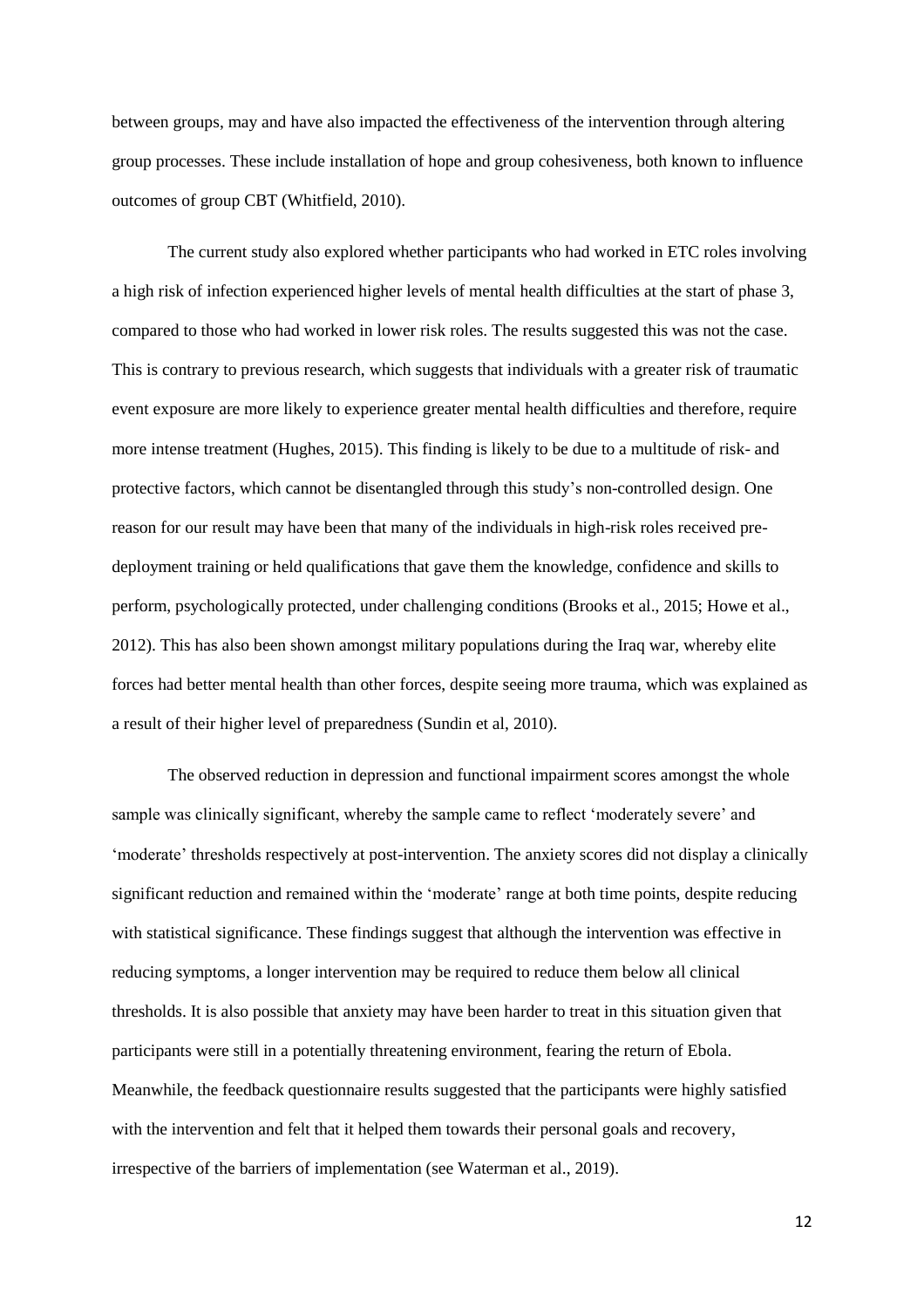Preliminary analyses indicated a negative correlation between RA and scores on the GAD-7, PHQ-9 and WSAS. Future interventions should be aware of this, particularly those focusing on prevention of mental health difficulties as these results suggest lower literacy populations may be more vulnerable. Furthermore, it shows the importance of ensuring all that interventions are suitable for less literate populations. Studies conducted in Latin America and Pakistan have suggested the use of alternative materials such as multimedia videos or animations to supplement CBT groups (Naeem et al, 2014; Chavira et al, 2015). However, this may be difficult in Sierra Leona, where many do not have access to a computer. Instead, future interventions should ensure all materials are adapted for a low literacy population and where possible, facilitators should offer necessary support to ensure that all participants can engage with the group.

This study has several limitations. Most importantly, the study lacked a controlled design and was instead, naturalistic. Without a control group, it is not possible to determine whether the positive effects on anxiety, depression and functional impairment were due to the intervention or other unknown or known confounding variables, such as employment status or urbanicity. However, efforts were made to control for RA; a confounder of therapy efficacy (Wampold, 1997). Furthermore, no follow-up data was collected, meaning that it was not possible to determine whether the intervention had any beneficial effects beyond the initial intervention period. Likewise, data was not collected following each session, in favour of a pre- and post-design, under the assumption that this would be onerous for participants, especially for those needing help to complete the forms, which may have contributed to non-attendance (Marshall et al., 2015). Given this, the opportunity to track participant progress was missed; a factor that has been shown to improve outcomes (Lambert et al., 2003).

The study was also limited by several factors related to culture. Firstly, anxiety and depression severity was measured using the GAD-7 and PHQ-9, both of which were developed in the West. Therefore, unless the measures undergo the conversion process outlined by Canino and Bravo (1994), their reliability and validity is not guaranteed in non-western countries, including Sierra Leone (Sweetland et al., 2014). However, since the measures were administered by the facilitators, it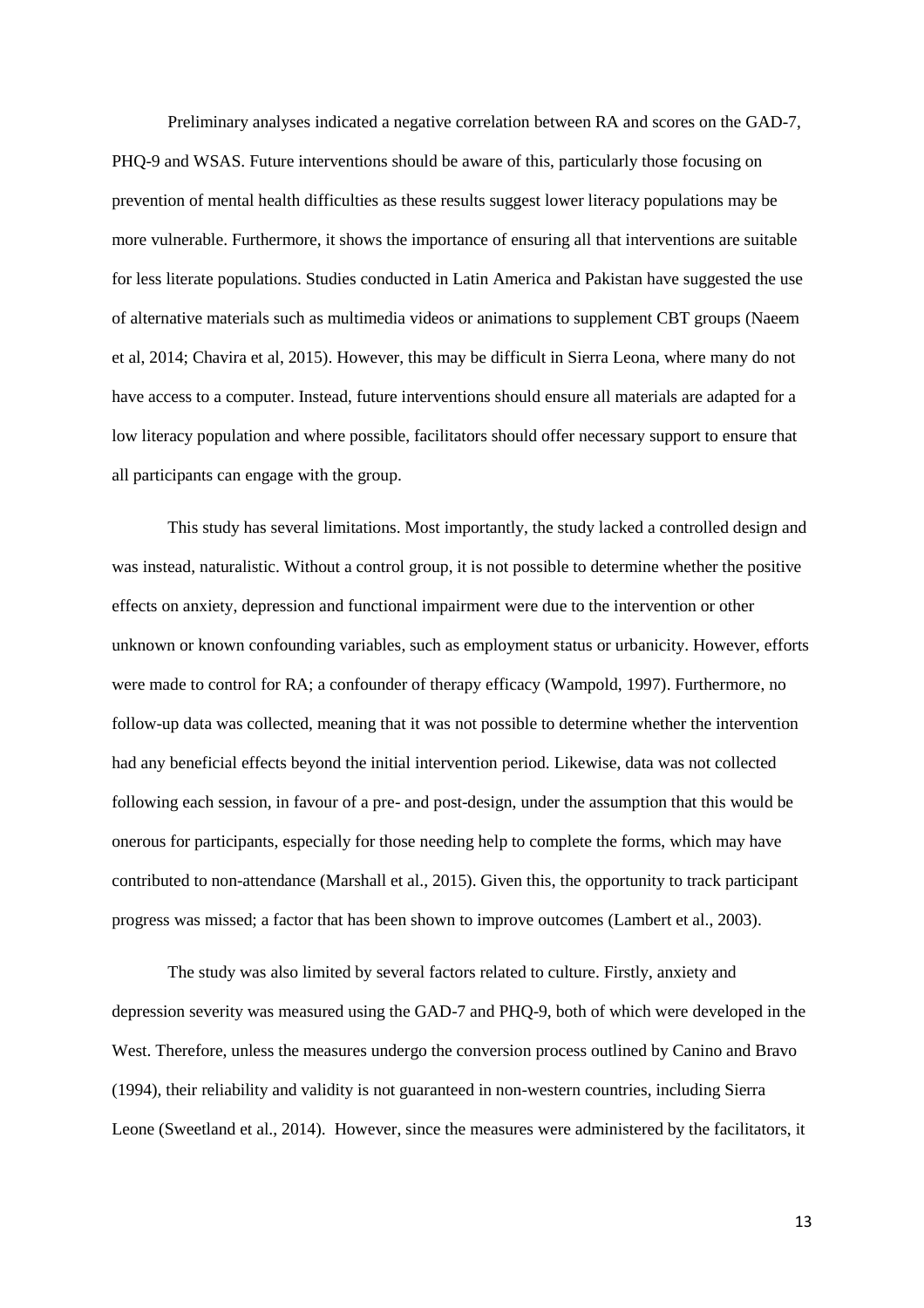gave the participants an opportunity to seek clarification on its constructs, which may have been better understood through conceptualisations embedded in local language.

To conclude, this study is the first of its kind, to our knowledge, for two reasons. Firstly, there is no published literature that evaluates a manualised psychological therapy such as CBT for ETC staff exhibiting these mental health problems and functional impairment or for LMIC frontline staff during an epidemic. Secondly, the study indicates that group CBT may be a feasible treatment for mild to moderate mental health problems within the wider Sierra Leonean context.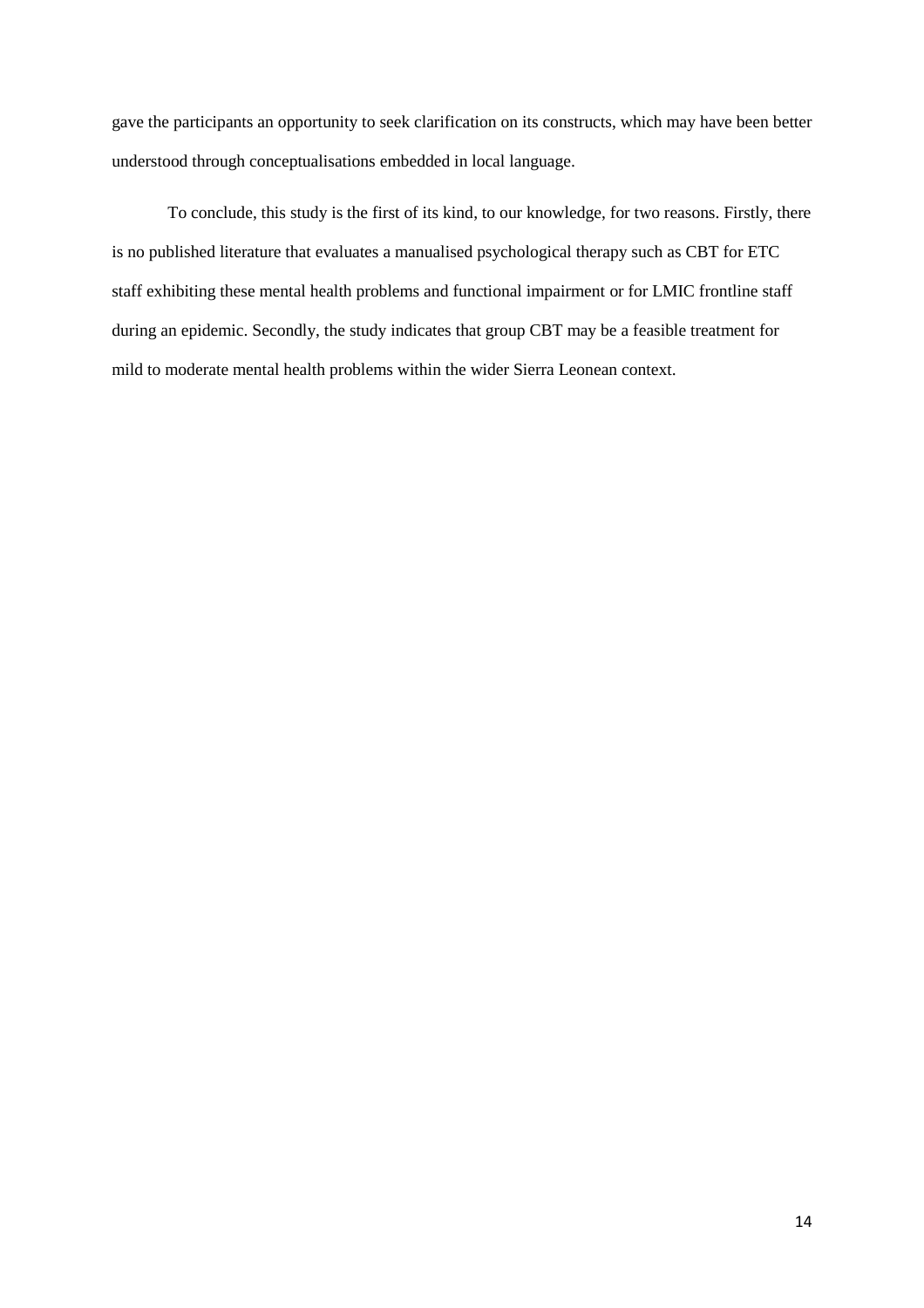# **Acknowledgements**

Idit Albert, Violet Asgill, Holly Bagnall, Cecelia Barnett, Annis Cohen, Sarah Coleman, Fanny Conteh, Osman Conteh, Jennifer Foster, Ishmael George, Jennifer House, Mary Ion, Aminata Jalloh, Alison Jones, Kadie-Yatta Kallon, Ukwuori-Gisela Kalu, John Kanu, Franklin Koroma, Theo Lloyd, Kevin Long, Hawanatu Mansaray, Kathy Nairne, Clare Reeder, Brima Sahr, Jassie Samah, Bockarie Swaray, Andy Sweeting, Klya Vailancourt, Christopher Whiteley, Janet Wingrove, Adama Yambasu.

Financial support was received from the UK Public Health Rapid Support Team, funded by the UK Government, the UK Department for International Development and the Maudsley Charity. This report is independent research by the UK Public Health Rapid Support Team. The views expressed in this publication are those of the authors and not necessarily those of the NHS, the National Institute for Health Research, or the Department of Health.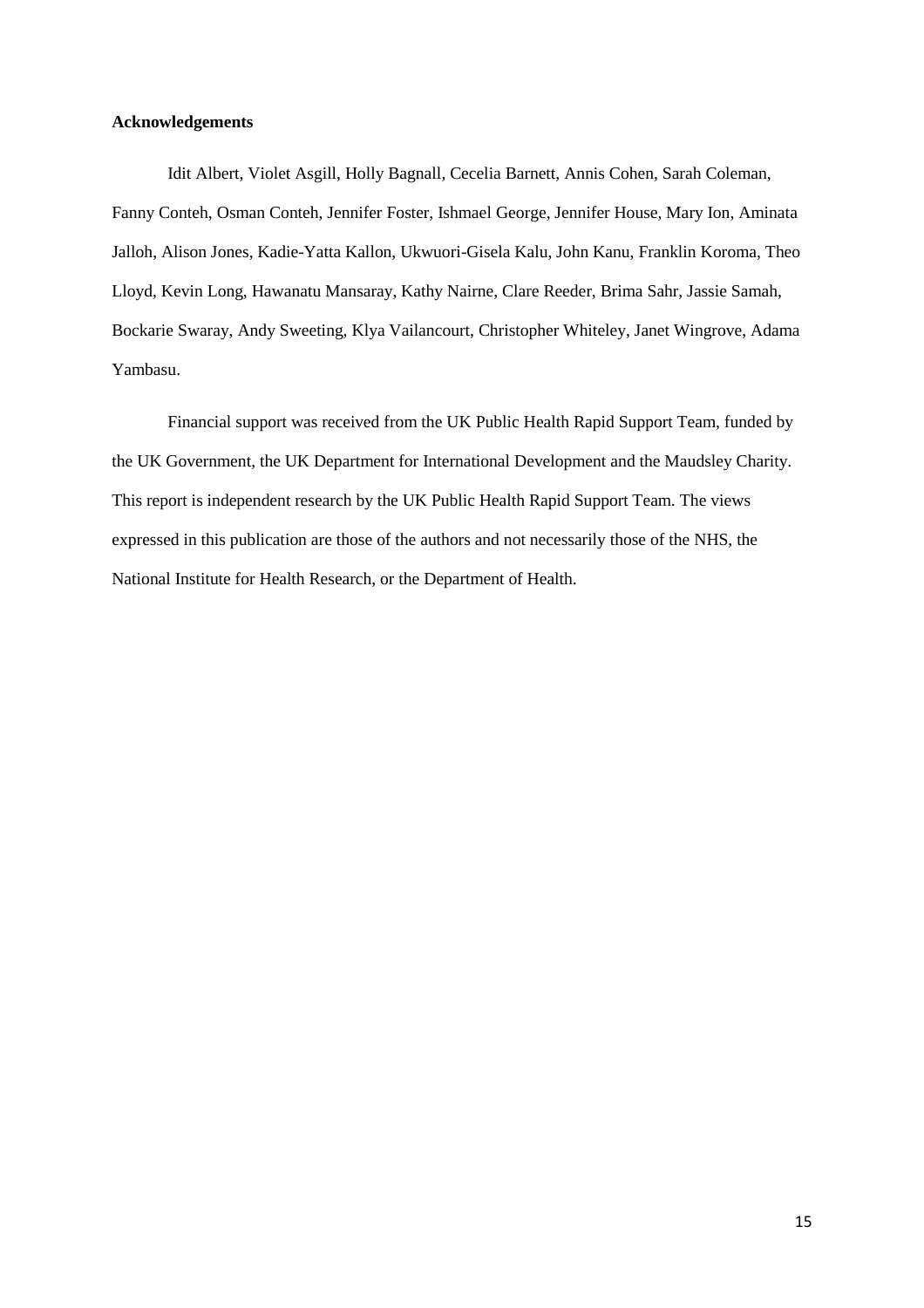#### **References**

Adkins JW, Weathers FW, McDevitt-Murphy M, Daniels, JB (2008). Psychometric properties of seven self-report measures of posttraumatic stress disorder in college students with mixed civilian trauma exposure. *Journal of Anxiety Disorders*, 22(8), 1393-1402.

Alemu W, Funk M, Gakurah T, Bash-Taqi D, Bruni A, Sinclair J, Kobie A, Muana A, Samai M, Eaton J (2012). *WHO Profile on mental health in development (WHO proMIND): Sierra Leone*. Geneva: World Health Organization.

American Psychiatric Association (2000). *Diagnostic and statistical manual of mental disorders: DSM-IV-TR*. Washington, DC, American Psychiatric Association.

Beck A, Rush A, Shaw B, Emery G (eds.) (1979). *Cognitive Therapy for Depression*. New York: The Guildford Press.

Betancourt TS, McBain R, Newnham EA., Akinsulure-Smith AM, Brennan RT, Weisz JR, Hansen NB (2014). A behavioural intervention for war-affected youth in Sierra Leone: a randomized controlled trial. *Journal of the American Academy of Child and Adolescent Psychiatry*, 53(12), 1288- 1297.

Bieling PJ, McCabe RE, Antony MM (eds.) (2006). *Cognitive-behavioral Therapy in Groups.*  New York: The Guildford Press.

BMJ (2015) Process evaluation of complex interventions: Medical Research Council guidance. *Research Methods & Reporting*, 1-7.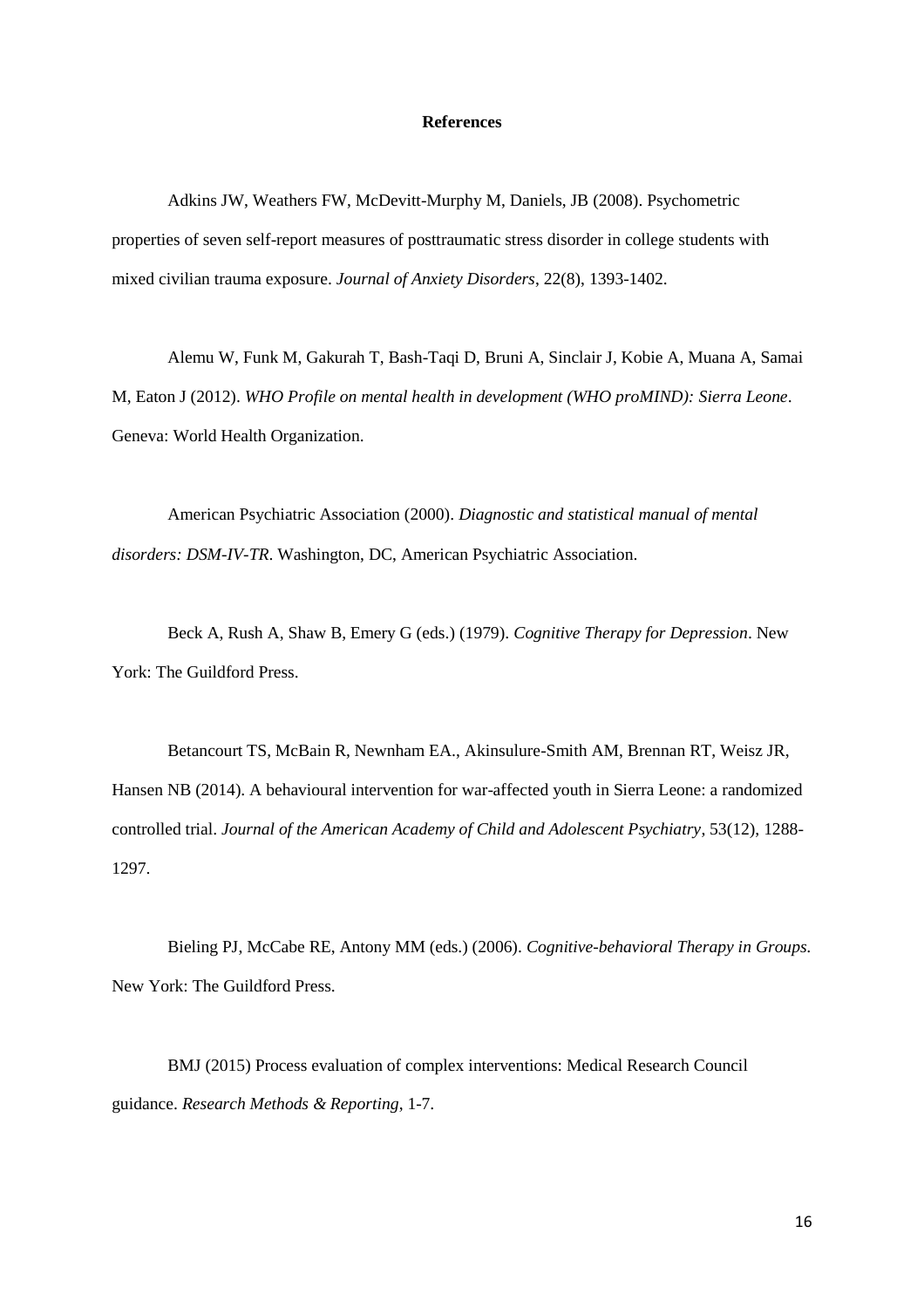Bonanno GA, Brewin CR, Kaniasty K, La Greca AM (2010). Weighing the Costs of Disaster: Consequences, Risks, and Resilience in Individuals, Families, and Communities. *Psychological Science*, 11(1), 1-49

Brooks SK, Dunn R, Sage CA, Amlot R, Greenberg N, Rubin J (2015). Risk and resilience factors affecting the psychological wellbeing of individuals deployed in humanitarian relief roles after a disaster. *Journal of Mental Health*, 24(6), 385-413.

Canino G, Bravo M (1994). The adaptation and testing of diagnostic and outcome measures for cross-cultural research. *International Review of Psychiatry*, 6(4), 281–286

Chavira, D.A., Bustos, C.E., Garcia, M.S., Ng, B., Camacho, A. (2017) Delivering CBT to rural latino children with anxiety disorders: A qualitative study. *Community Mental Health Journal, 53*(1), 53-61

Clark DM (2011). Implementing NICE guidelines for the psychological treatment of depression and anxiety disorders: The IAPT experience. *International Review of Psychiatry*, 23, 375- 384.

Dobashi K, Nagamine M, Shigemura J, Tsunoda T, Shimizi K, Yoshino A, Nomura S (2014). Psychological effects of disaster relief activities on Japan ground self-defense force personnel following the 2011 Great East Japan Earthquake. *Psychiatry*, 77, 190–8.

Department for International Development (DfID, 2014). UK action plan to defeat Ebola in Sierra Leone: background. Retrieved from:

[https://www.gov.uk/government/uploads/system/uploads/attachment\\_data/file/357569/UK\\_action\\_pla](https://www.gov.uk/government/uploads/system/uploads/attachment_data/file/357569/UK_action_plan_to_defeat_Ebola_in_Sierra_Leone_-_background_paper.pdf) [n\\_to\\_defeat\\_Ebola\\_in\\_Sierra\\_Leone\\_-\\_background\\_paper.pdf](https://www.gov.uk/government/uploads/system/uploads/attachment_data/file/357569/UK_action_plan_to_defeat_Ebola_in_Sierra_Leone_-_background_paper.pdf)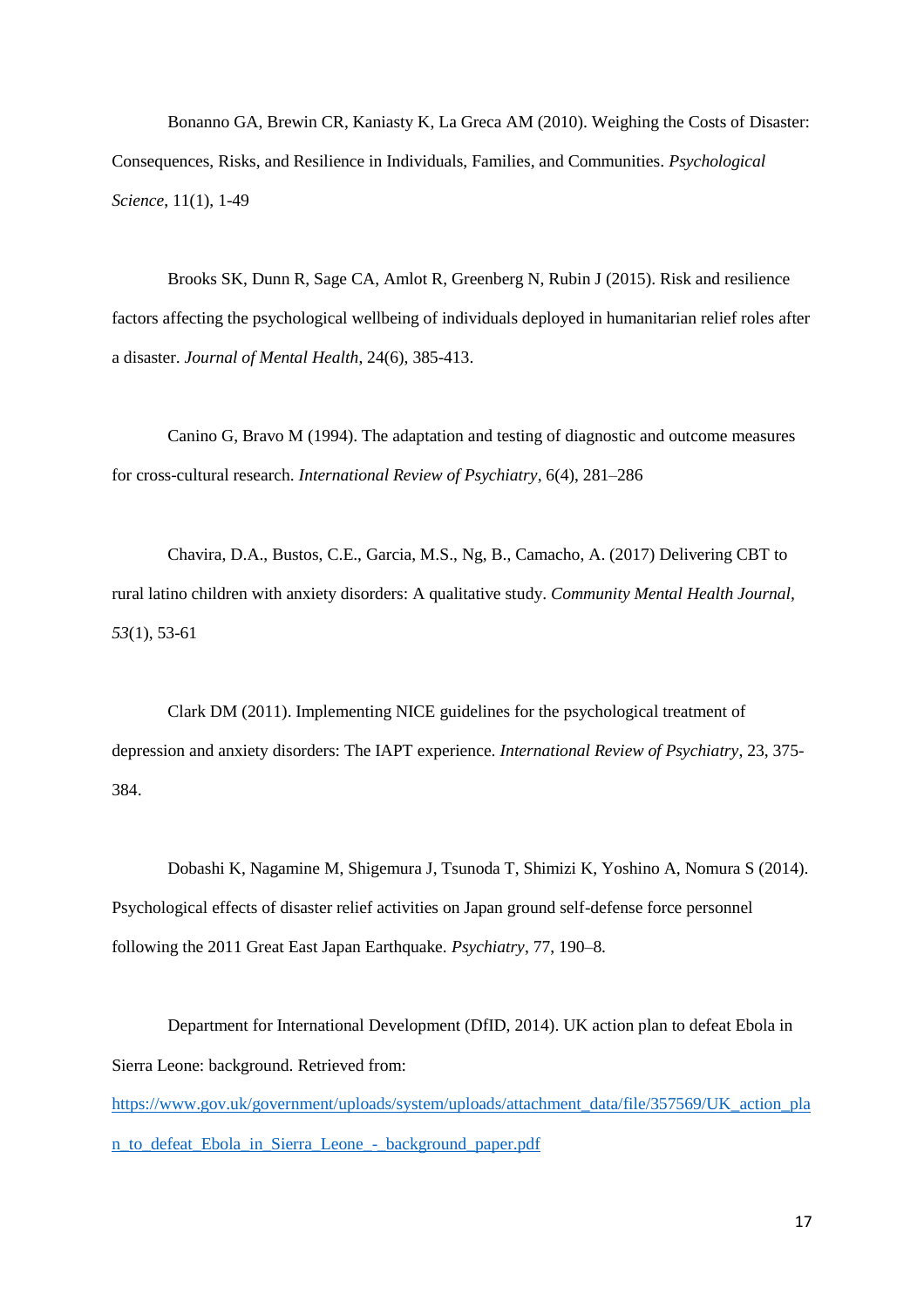Fullerton CS, Ursano RJ, Wang L (2004). Acute stress disorder, posttraumatic stress disorder, and depression in disaster or rescue workers. *The American Journal of Psychiatry*, 161, 1370–6.

Goeijenbier M, van Kampen JJ, Koopmans MP, van Gorp EC (2014). Ebola virus disease: a review on epidemiology, symptoms, treatment and pathogenesis. *Netherlands Journal of Medicine*, 72, 442–448.

Government of the Republic of Sierra Leone (2010). *Millenium Development Goals Progress Report 2010*. Freetown: Government of Sierra Leone

Greenberg N, Wessely S, Wykes T (2015). Potential mental health consequences for workers in the Ebola regions of West Africa - a lesson for all challenging environments. *Journal of Mental Health*, 24(1), 1-3.

Griner D, Smith TB (2006). Culturally adapted mental health intervention: A meta-analytic review. Psychotherapy, 43(4), 531-548.

Helmchen, H (2011). Ethical issues in naturalistic versus controlled trials. *Dialogues in Clinical Neuroscience,* 13(2), 173-183.

Howe A, Smajdor A, Stockl A (2012). Towards an understanding of resilience and its relevance to medical training. *Medical Education*, 46(4), 349-356.

Hughes P (2015). Mental illness and health in Sierra Leone affected by Ebola: lessons for health workers. *Intervention*, 13(1), 45-84.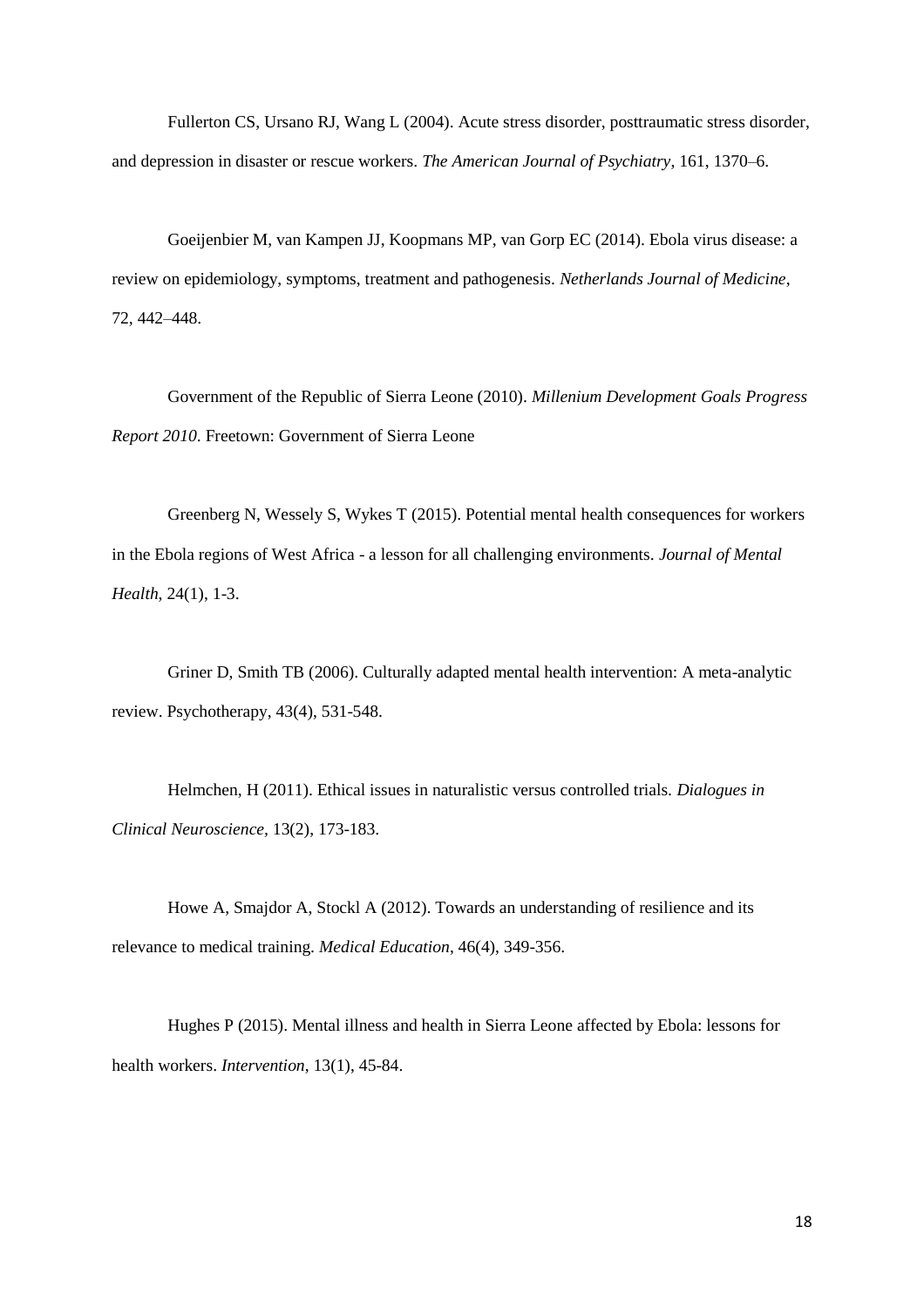Hunter, E.C.M., Albert, I., Beck, A. (2015) *The psychological impact and sources of psychosocial support for Sierra Leonean Ebola Treat Centre (ETC) staff*. Unpublished report from South London and Maudsley to the Department for International Development.

Inter-Agency Standing Committee (2007). *IASC Guidelines on Mental Health and Psychosocial Support in Emergency Settings*. Geneva: Author.

Kahn DM, Bulanda JJ, Weissberger A, Jalloh S, von Villa E, Williams A (2016). Evaluation of a support group for Ebola hotline workers in Sierra Leone. *International Journal of Culture and Mental Health*. 9(2), 164-171.

Kroenke K, Spitzer RL, Williams JB (2001). The PHQ-9: validity of a brief depression severity measure. *Journal of General Internal Medicine*, 16(9), 606-613.

Kuhajda, M. C., Thorn, B. E., Gaskins, S. W., Day, M. A., & Cabbil, C. M. (2011). Literacy and cultural adaptations for cognitive behavioral therapy in a rural pain population. *Translational Behavioral Medicine, 1*(2), 216–223. http://doi.org/10.1007/s13142-011-0026-2

Kuriansky J (ed.) (2016). *The Psychosocial Aspects of a Deadly Epidemic: What ebola has taught us about holistic healing*. Santa Barbara: Praeger

Lambert M. J., Whipple, J. L, Hawkins, E. J., Vermeersch, D, Nielsen, S. L., & Smart, D., W. (2003). Is it time for clinicians to routinely track patient outcome? A meta-analysis. *Clinical Psychology: Science and Practice*, *10*, 288–301.

Lancet Global Mental Health Group (2007). Scaling up services for mental disorders—a call for action. *Lancet*, 370(9594), 1241-1252.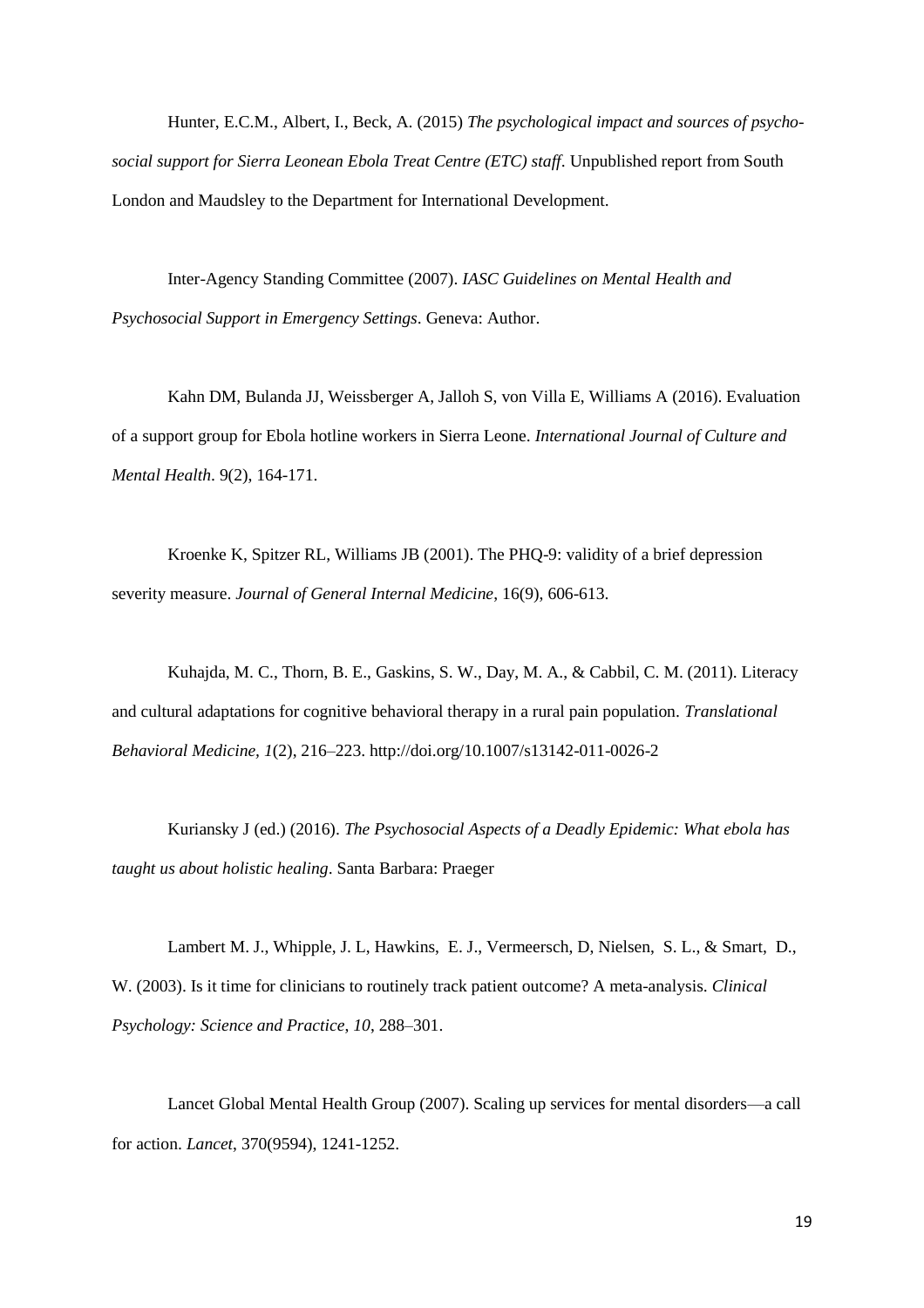Little RJA, Rubin DB (eds.) (2002). *Statistical Analysis with Missing Data*. New Jersey: John Wiley & Sons.

Marshall, D., Quinn, C., Child, S., Shenton, D., Pooler, J., Forber, S., & Byng, R. (2015). What IAPT services can learn from those who do not attend. Journal of Mental Health, 25(5), 410- 415.

McMahon, S.A., Ho, L.S., Brown, H., Miller, L., Ansumana, R., Kennedy, C.E. (2016) Healthcare providers on the frontlines: a qualitative investigation of the social and emotional impact of delivery health services during Sierra Leone's Ebola epidemic. *Health Policy and Planning, 31*(9), 1232-1239

Misra M, Greenberg N, Hutchinson C, Brain A, Glozier N (2009). Psychological impact upon London Ambulance Service of the 2005 bombings. *Occupational Medicine*, 59, 428-433.

Morse, G., Salyers, M.P., Rollins, A.L., Monroe-DeVite, M., Pfahler, C. (2012) Burnout in mental health services: a review of the problem and its remediation. *Administration and Policy in Mental Health and Mental Health Services Research, 39*(5), 341-352

Mundt JC, Marks IM, Shear MK, Greist JM (2002). The Work and Social Adjustment Scale: a simple measure of impairment in functioning. *The British Journal of Psychiatry*, 180(5), 461-464.

Naeem, F., Sarhandi, I., Gul, M., Khalid, M., Aslam, A., Saeed, S., Noor, M., Fatima, G., Minhas, F., Husain, N., Ayub, M. (2014) A multicentre randomised controlled trial of a carer supervised culturally adapted CBT (CaCBT) based self-help for depression in Pakistan. *Journal of Affective Disorders, 156*, 224-227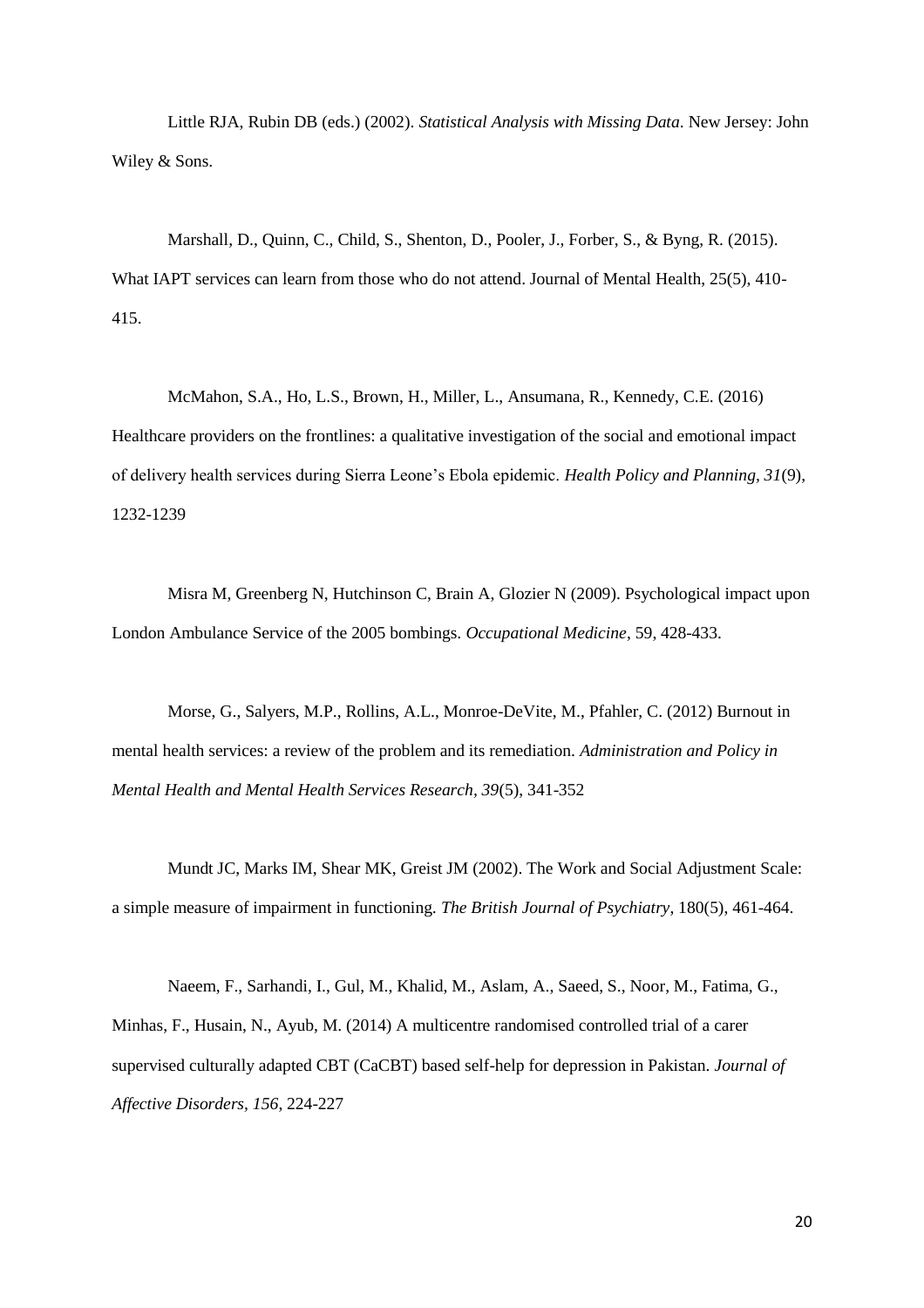Osborne JW (ed.) (2013). *Best practices in data cleaning: A complete guide to everything you need to do before and after collecting your data*. Washington, D.C.: Sage Publications.

Patel V, Araya R, Chatterjee S, Chisholm D, Cohen A, De Silva M, Hosman C, McGuire H, Rojas G, van Ommeren M (2007). Treatment and prevention of mental disorders in low-income and middle-income countries. *The Lancet*, 370(9591), 991-1005.

Pearlman, L.A., Mac Ian, P.S. (1995) Vicarious traumatization: an empirical study of the effects of trauma work on trauma therapists. *Professional Psychology: Research and Practice, 26*(6), 558-565

Perepletchikova F, Kazdin AE (2005). Treatment Integrity and Therapeutic Change: Issues and Research Recommendations. *Clinical Psychology: Science and Practice*, 12(4), 365-383.

Rosenberg, T., Pace, M. (2006) Burnout among mental health professionals: special considerations for the marriage and family therapist. *Journal of Marital and Family Therapy, 32*(1), 87-99

Rothschild, B. (2006) Help for the helper: the psychophysiology of compassion fatigue and vicarious trauma. New York: W W Norton & Co

South London and Maudsley NHS Foundation Trust (2016). *Supporting Sierra Leonean Health Workers. Ebola Service*. Available from: [http://slam.nhs.uk/our-services/ebola](http://slam.nhs.uk/our-services/ebola-service/supporting-sierra-leonean-health-workers)[service/supporting-sierra-leonean-health-workers](http://slam.nhs.uk/our-services/ebola-service/supporting-sierra-leonean-health-workers)

Spitzer RL, Kroenke K, Williams JB, Lowe B (2006). A brief measure for assessing generalized anxiety disorder: the GAD-7. *Archives of Internal Medicine*, 166(10), 1092-1097.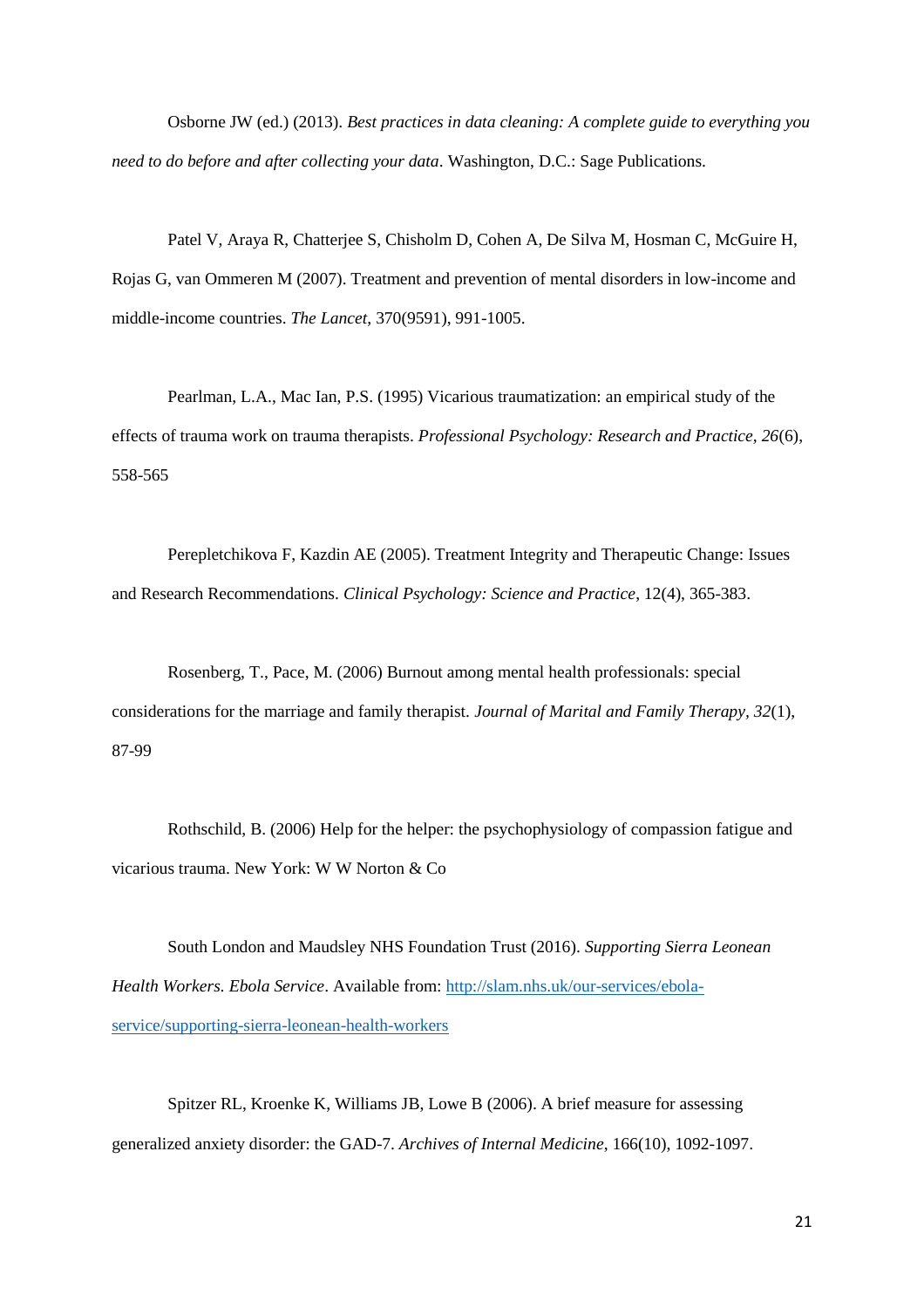Stewart, C., White, R.G., Ebert, B., Mays, I., Nardozzi, J., Bockarie, H. (2016) A preliminary evaluation of Acceptance and Commitment Therapy (ACT) training in Sierra Leone. *Journal of Contextual Behavioural Science, 5*(1), 16-22

Sundin, J., Jones, N., Greenberg, N., Rona, R.J., Hotopf, M., Wessely, S., Fear, N.T. (2010) Mental health among commando, airborne and other UK infantry personnel. *Occupational Medicine, 60*(7), 552-559

Sweetland AC, Belkin GS, Verdeli H (2014). Measuring depression and anxiety in subsaharan Africa. *Depression and Anxiety*, 31(3), 223-232.

Thormar, S.B., Gersons, B.P.R., Juen, B., Djakababa, M.N., Karlsson, T., Olff, M. (2012) Organizational factors and mental health in community volunteers. The role of exposure, preparation, training, tasks assigned, and support. *Anxiety, Stress & Coping International Journal, 26*(6), 624-642

Turner JS, Leach DJ (2010). Experimental Evaluation of Behavioral Activation Treatment of Anxiety (BATA) in Three Older Adults. *International Journal of Behavioral Consultation and Therapy*, 6(4), 373-394.

United Nations Educational, Scientific and Cultural Organisation (UNESCO) (2013) *Sierra Leone Education and Literacy.* Available from:<https://en.unesco.org/countries/sierra-leone>

van't Hof E, Cuijpers P, Waheed W, Stein DJ (2011). Psychological treatments for depression and anxiety disorders in low- and middle- income countries: a meta-analysis. *African Journal of Psychiatry*, 14(2), 200-207.

Veale D (2008). Behavioural activation for depression. *Advances in Psychiatric Treatment*, 14, 29-36.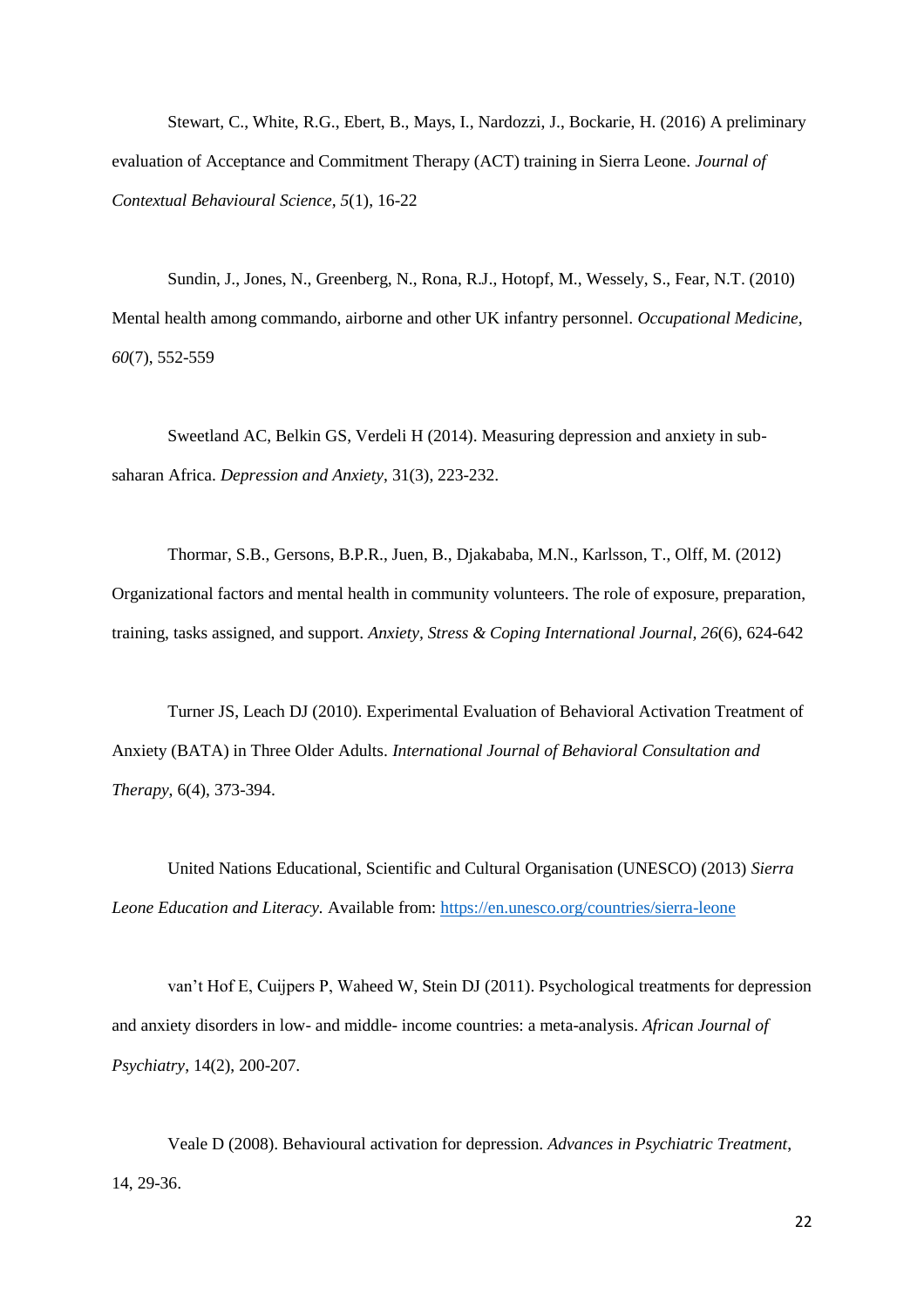Wampold B (1997). Methodological Problems in Identifying Efficacious Psychotherapies. *Psychotherapy Research,* 7(1), 21-43.

Waterman, S., Hunter, E. C. M., Cole, C. L., Evans, L. J., Greenberg, N., Rubin, G. J., & Beck, A. (2018). Training peers to treat Ebola centre workers with anxiety and depression in Sierra Leone. *International Journal of Social Psychiatry*, 64(2), 156-165.

Waterman, S., Cole, C. L., Greenberg, N., Rubin, G. J., & Beck, A. (2019). A qualitative study assessing the feasibility of implementing a group cognitive–behavioural therapy-based intervention in Sierra Leone. *BJPsych International, 16*(2), 31-34. doi: 10.1192/bji.2018.7

Weathers FW, Litz BT, Huska JA, Keane TM (1994). *The PTSD Checklist–Civilian Version (PCLC)*. Boston, MA: National Center for PTSD.

West C, Bernard B, Mueller C, et al. (2008). Mental health outcomes in police personnel after Hurricane Katrina*. Journal of Occupational and Environmental Medicine*, *50*,689–95.

Whitfield G (2010). Group cognitive–behavioural therapy for anxiety and depression. *Advances in Psychiatric Treatment*, 16(3), 219-227.

WHO (2010). *mhGAP intervention guide for mental, neurological and substance use disorders in non-specialized health settings: Mental Health Gap Action Programme (mhGAP).* Available from: [www.who.int/mental\\_health/mhgap](http://www.who.int/mental_health/mhgap)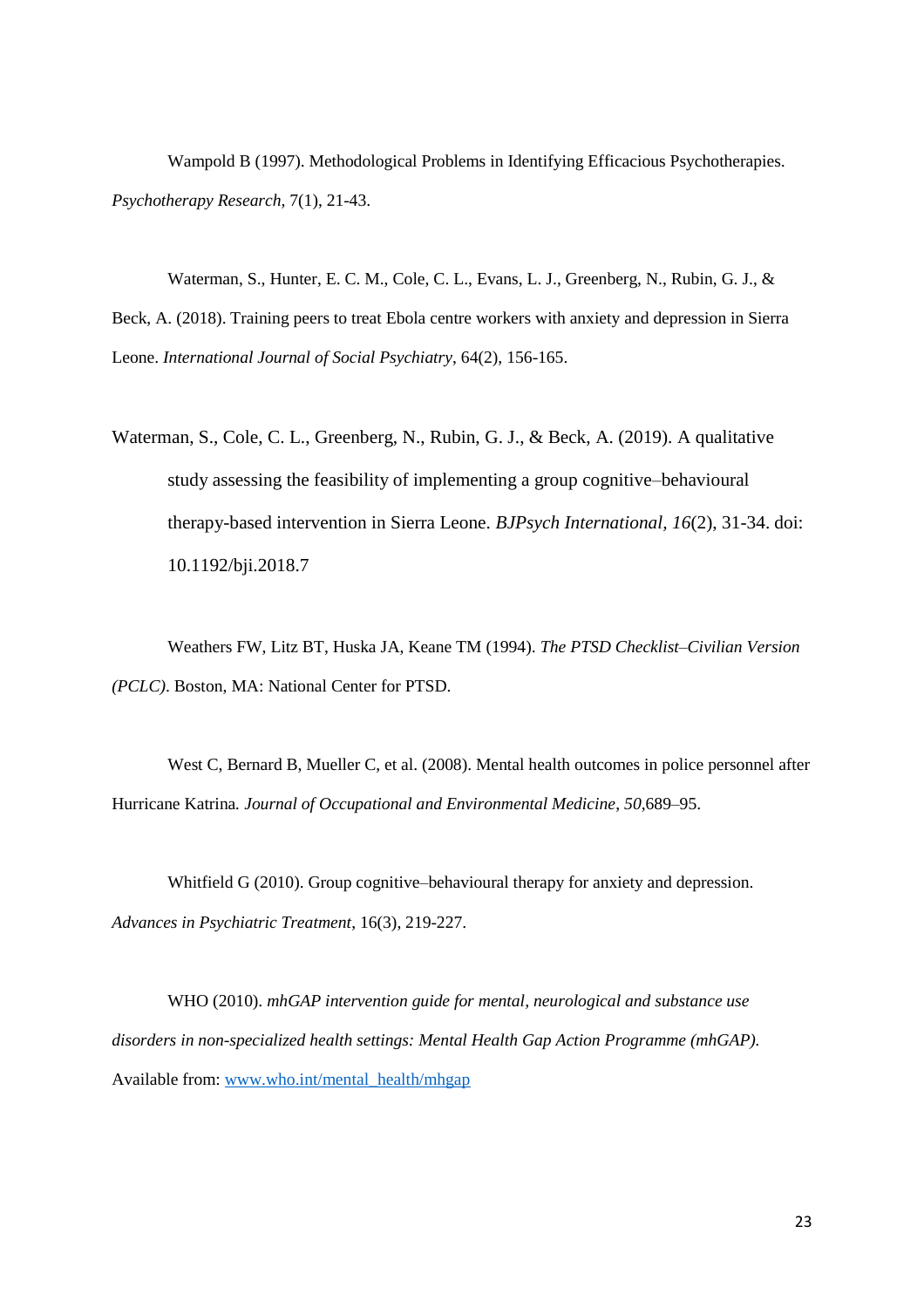WHO (24. 3. 2014). *Ebola virus disease in Guinea – update*. Available from: [http://www.who.int/csr/don/2014\\_03\\_24\\_ebola/en/](http://www.who.int/csr/don/2014_03_24_ebola/en/)

WHO (8.8.2014). *Statement on the 1st meeting of the IHR Emergency Committee on the 2014 Ebola outbreak in West Africa*. Available from:

<http://www.who.int/mediacentre/news/statements/2014/ebola-20140808/en/>

Wilson GT (2007). Manual-Based Treatment: Evolution and Evaluation IN: Treat, T. A., Bootzin, R. R., Baker, B. B. (eds.) *Psychological clinical science: Papers in honor of Richard M. McFall.* New York: Psychology Press, 105-132.

Yokoyama Y, Hirano K, Sato M, Abe A, Uebayashi M, Kishi E, Sato M, Kuroda Y, Nakaita I, Fukushima F (2014). Activities and health status of dispatched public health nurses after the great East Japan earthquake. *Public Health Nursing*, 31, 537–44.

Yoldi O (2012). Sierra Leone: Trapped in the Shadows of the Mind. *Refugee Transitions*, 26, 60-65. Available from: [http://www.startts.org.au/media/Refugee-Transitions/Refugee-Transitions-](http://www.startts.org.au/media/Refugee-Transitions/Refugee-Transitions-Issue-26-sierra-leone-trapped-in-the-shadows-of-the-mind.pdf)[Issue-26-sierra-leone-trapped-in-the-shadows-of-the-mind.pdf.](http://www.startts.org.au/media/Refugee-Transitions/Refugee-Transitions-Issue-26-sierra-leone-trapped-in-the-shadows-of-the-mind.pdf)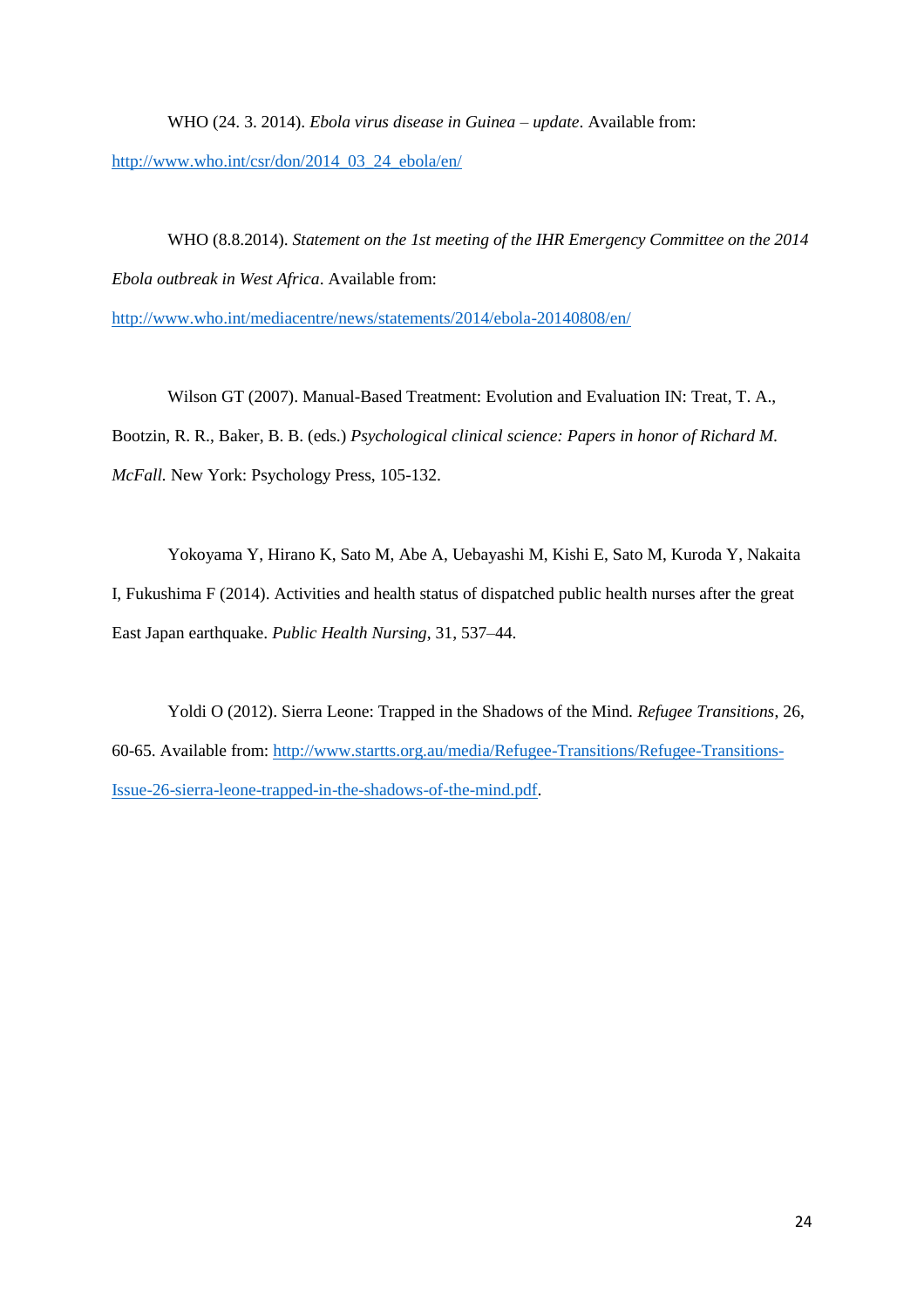# **Figures**



Figure 1 – *Timeline of Intervention and national EVD status in Sierra Leone*



*Figure 2 – Map showing the location of 6 DfID funded ETCs in Sierra Leone (Google, 2017)*